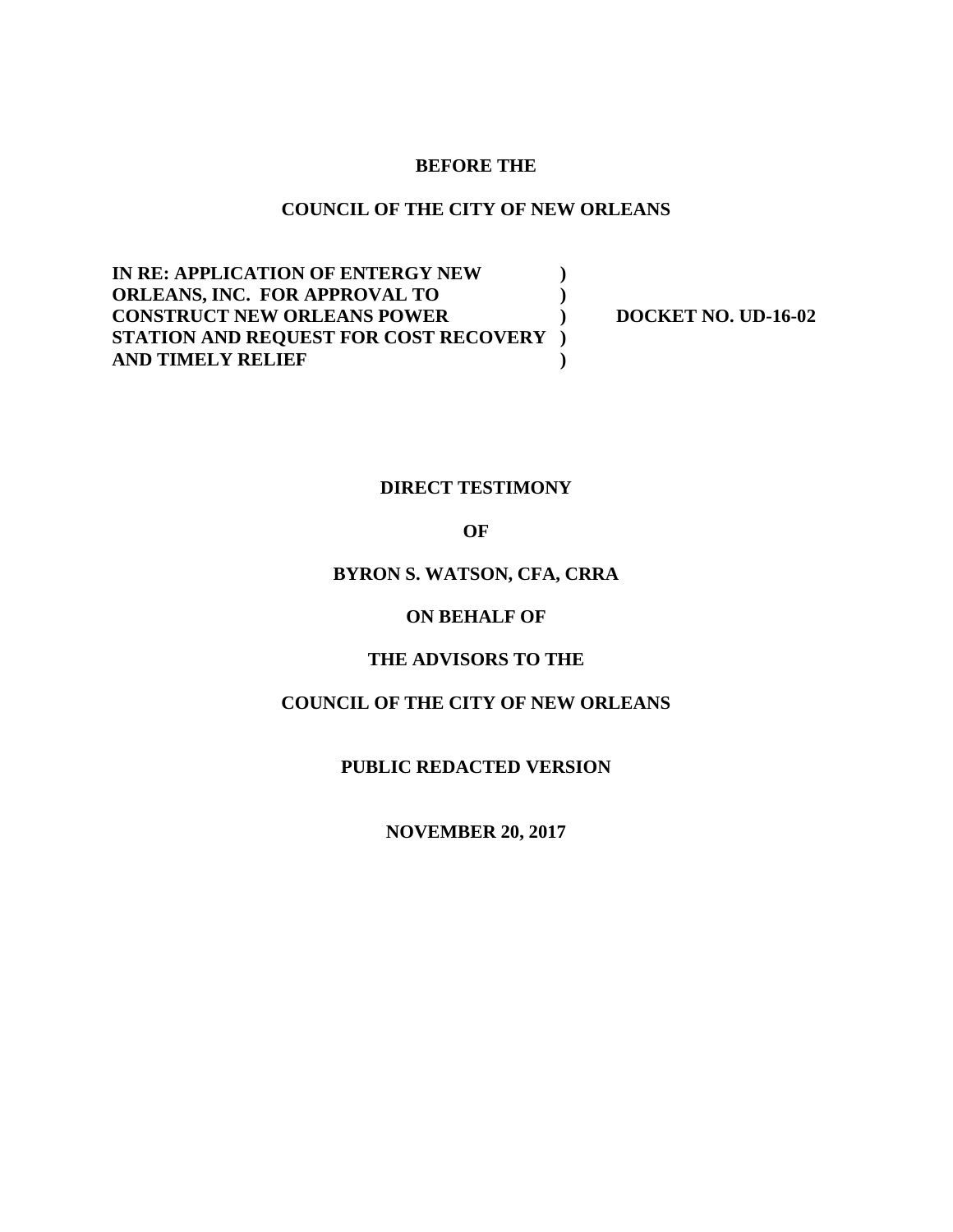Exhibit No.  $\_\_ (BSW-1)$ Docket No. UD-16-02 Page 1 of 21

#### **PREPARED DIRECT TESTIMONY**

#### **OF**

#### **BYRON S. WATSON, CFA, CRRA**

#### 1 **I. INTRODUCTION**

 $\overline{a}$ 

#### 2 **Q. PLEASE STATE YOUR NAME, BUSINESS ADDRESS AND OCCUPATION.**

3 **A.** My name is Byron S. Watson. My business address is 8055 East Tufts Avenue, Suite 1250,

4 Denver, Colorado, 80237. I am a Senior Consultant in the firm Legend Consulting Group

5 Limited of Denver, Colorado ("Legend").

#### 6 **Q. ON WHOSE BEHALF DO YOU APPEAR IN THIS PROCEEDING?**

 **A.** I am presenting testimony on behalf of the Advisors to the Council of the City of New Orleans ("Council"). The Council regulates the rates, terms, and conditions of electric and gas service of Entergy New Orleans, Inc. ("ENO"), which is a subsidiary of Entergy 0 Corporation ("Entergy").<sup>1</sup>

### 11 **Q. PLEASE SUMMARIZE YOUR RELEVANT EDUCATIONAL BACKGROUND**  12 **AND TESTIMONY EXPERIENCE.**

<span id="page-1-0"></span><sup>&</sup>lt;sup>1</sup> The Entergy Operating Companies ("Operating Companies") are comprised of: Entergy Arkansas, Inc. ("EAI"), Entergy Mississippi, Inc. ("EMI"), Entergy Louisiana, LLC ("ELL"), ENO, and Entergy Texas, Inc. ("ETI").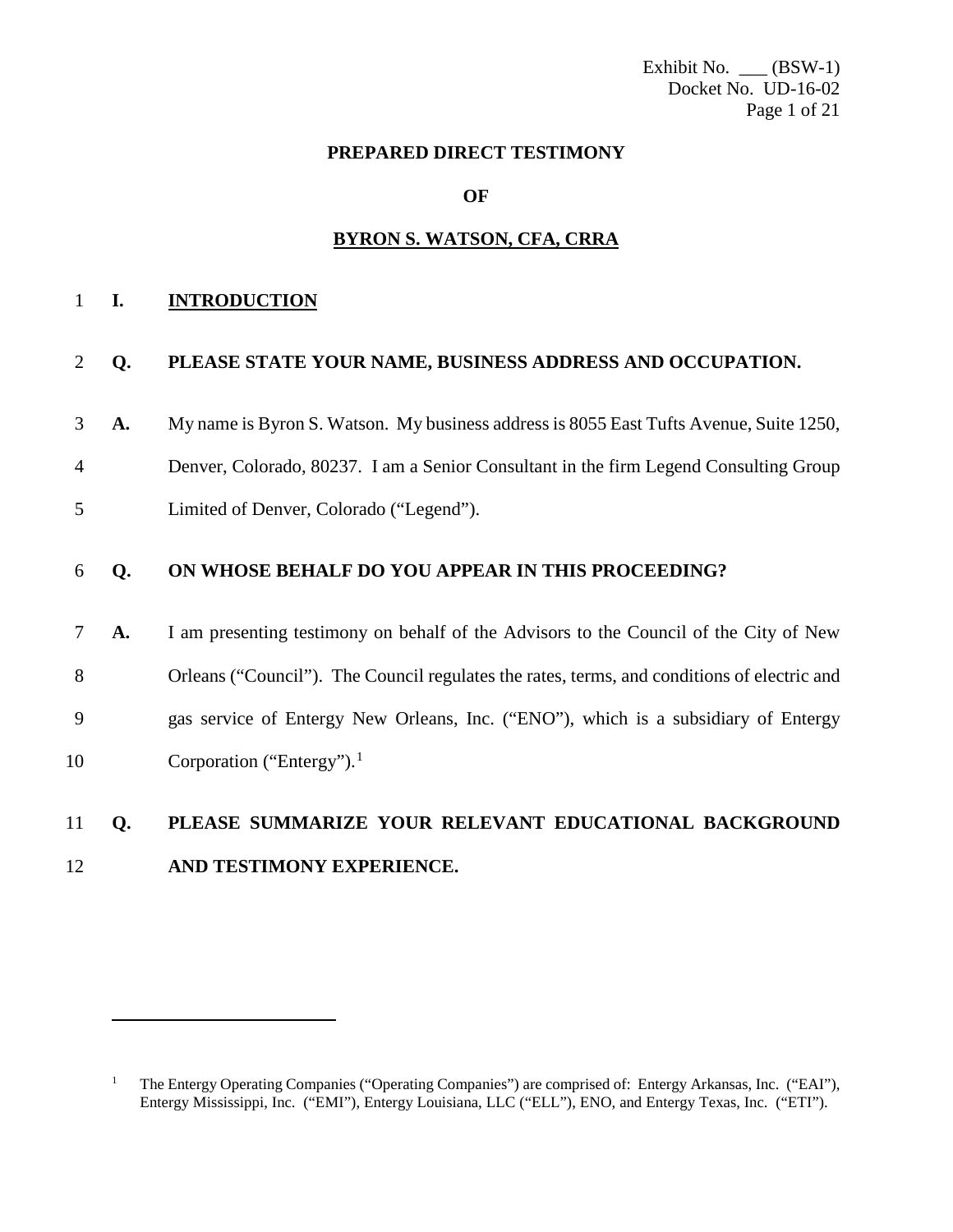**A.** Exhibit No. \_\_\_\_ (BSW-2) provides a summary of my relevant education and professional experience, and Exhibit No. \_\_\_\_ (BSW-3) lists my previous testimony experience.

### **II. PURPOSE OF TESTIMONY**

### **Q. CAN YOU PLEASE IDENTIFY THE COUNCIL ACTION THAT CAUSED YOU TO SUBMIT YOUR TESTIMONY?**

 **A.** Yes. On June 20, 2016, ENO filed with the Council its "*Application of Entergy New Orleans, Inc. for Approval to Construct New Orleans Power Station and Request for Cost Recovery and Timely Relief*" ("Initial Application"). On November 18, 2016, ENO filed its required "*Supplemental Testimony of Entergy New Orleans, Inc. ("ENO") for Approval to Construct New Orleans Power Station and Request for Cost Recovery and for Timely Relief*" ("Supplemental Filing") with the Council that included the analysis requested by the Advisors. On July 6, 2017, ENO filed its "*Supplemental and Amending Application of Entergy New Orleans, Inc. for Approval to Construct New Orleans Power Station and Request for Cost Recovery and Timely Relief*" ("Supplemental Application"). I refer to these three filings collectively as the "Application". On August 10, 2017, Council Resolution No. R-17-426 established a new procedural schedule in the instant docket. Based on my review of the Application and discovery in the instant docket, my testimony is filed pursuant to that procedural schedule.

#### **Q. PLEASE STATE THE PURPOSE OF YOUR TESTIMONY.**

 **A.** The purpose of my testimony is to present the results of analyses related to the relative economic rank, revenue requirement impact, and typical average monthly bill impact of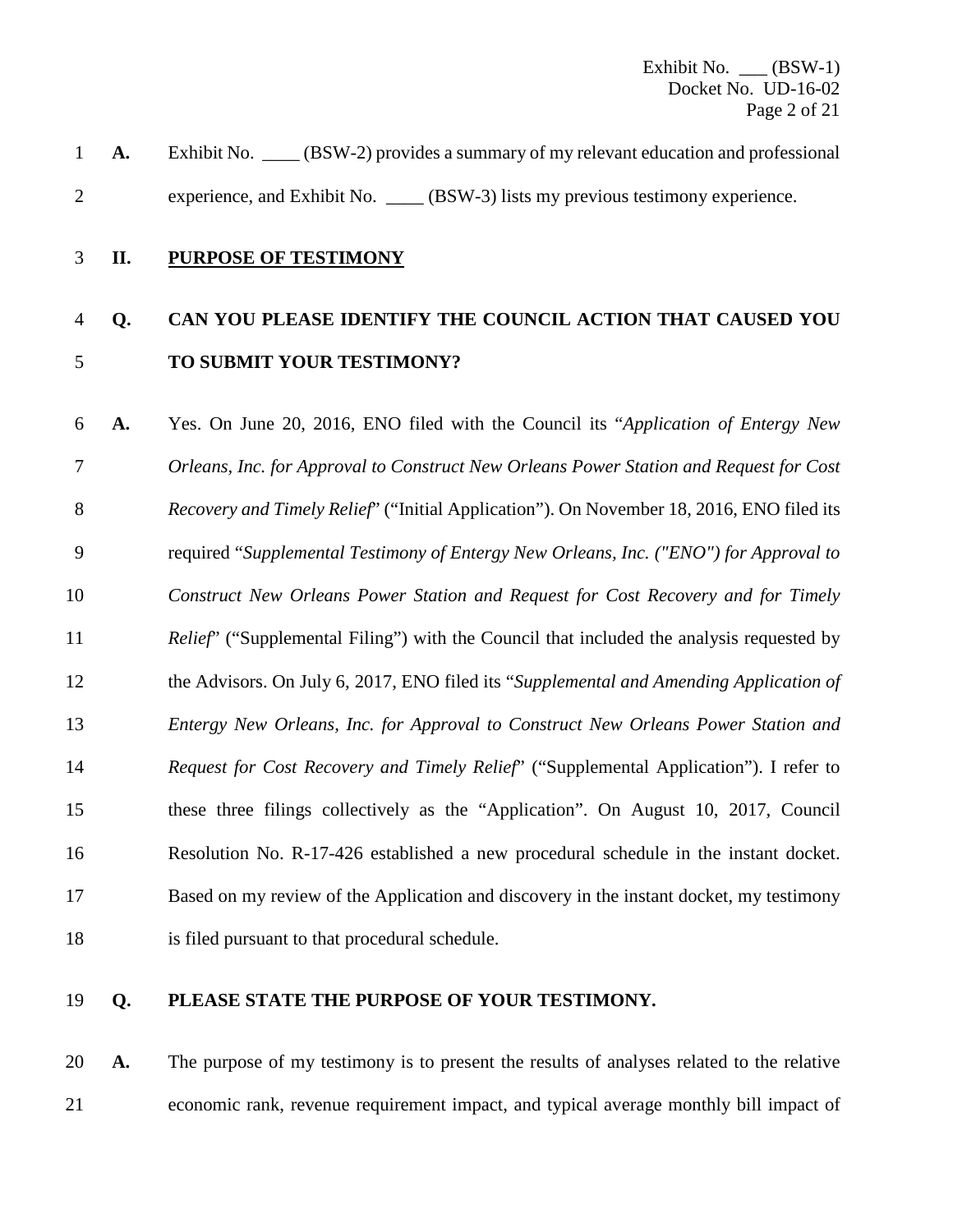each of seven economic cases originally constructed and modeled by ENO, but modified consistent with ENO's responses to the Advisors' Data Requests ("DR") and the testimonies of other Advisor witnesses. Further, as the Council is expected to review ENO's approved Return on common Equity ("ROE") as part of the Combined Rate Case,[2](#page-3-0) and as any capital investment the Council may approve as part of the instant docket is expected to be placed into service after new rates are set by the Council based on a new  $7 \text{ approximately } 7$  approved ROE,<sup>[3](#page-3-1)</sup> my testimony presents revenue requirements and typical bill impacts based on an illustrative ROE. I note that my testimony does not discuss or recommend any ROE for Council adoption as part of any rate action, but rather my testimony discusses a ROE for the purpose of evaluating the matters before the Council in the instant docket.

 $\overline{a}$ 

### **III. MODELED ECONOMIC CASES**

### **Q. DOES ENO PRESENT ECONOMIC EVALUATIONS OF DIFFERENT SCENARIOS IN THE INSTANT DOCKET?**

 **A.** Yes, ENO performed an economic evaluation of seven scenarios in the instant docket ("Cases"). Each case represents a combination of fixed-cost revenue requirement modeling, load and capability modeling to estimate costs and revenues related to the Midcontinent Independent System Operator Inc.'s ("MISO") Planning Resource Auction

<span id="page-3-0"></span><sup>&</sup>lt;sup>2</sup> Council Resolution No. R-15-194 provides for "ENO's filing a full cost of service study based on combined ENO operations on both the east bank and west bank of the Mississippi River (the "Combined Rate Case")."

<span id="page-3-1"></span><sup>&</sup>lt;sup>3</sup> See ENO's response to Advisors Data Request CNO 12-14 (b).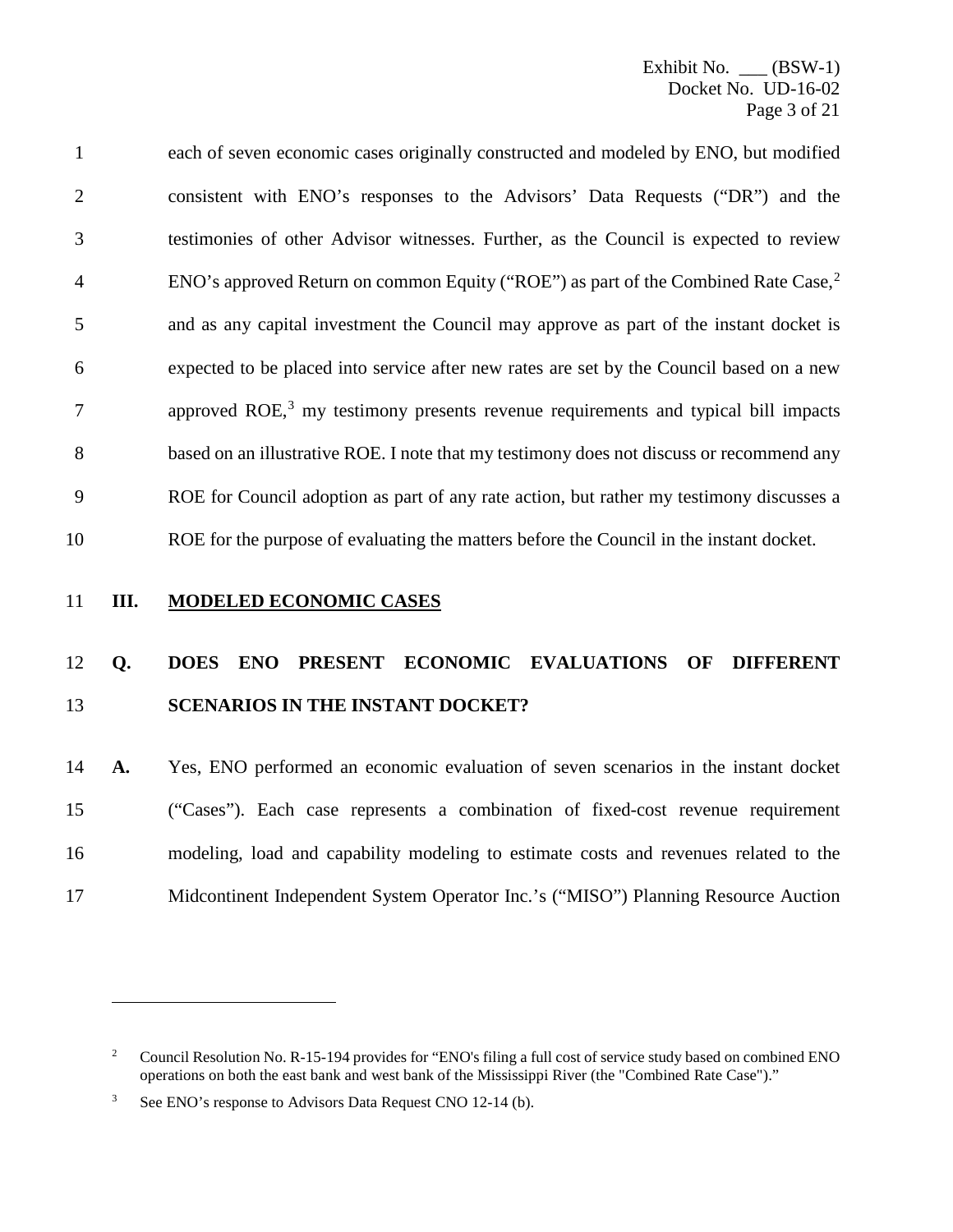Exhibit No.  $\_\_ (BSW-1)$ Docket No. UD-16-02 Page 4 of 21

- 1 ("PRA"), and Variable Supply Costs ("VSC") impacts. The results of ENO's analyses are
- 2 presented in HSPM Exhibit SEC-13.

### 3 **Q. PLEASE DESCRIBE THE CASES MODELED IN ENO's ANALYSES.**

4 **A.** The below table summarizes the characteristic of each case from Exhibit SEC-13 as 5 modeled by ENO.

| <b>Table 1</b> |                                               |                   |                   |                     |               |                   |  |
|----------------|-----------------------------------------------|-------------------|-------------------|---------------------|---------------|-------------------|--|
|                | <b>Modeled Economic Cases, Exhibit SEC-13</b> |                   |                   |                     |               |                   |  |
|                |                                               |                   | $($$ in millions) |                     |               |                   |  |
|                |                                               | <b>Additional</b> | <b>Additional</b> | <b>Transmission</b> | Council's     | <b>Additional</b> |  |
|                | <b>Descriptive</b>                            | Local             | <b>PV Solar</b>   | <b>Upgrade</b>      | <b>2% DSM</b> | Wind              |  |
| Case           | <b>Name</b>                                   | <b>Generation</b> | Capacity          | <b>Investment</b>   | Goal          | Capacity          |  |
| $\mathbf{1}$   | <b>RICE</b> Alternative                       | 128 MW            | 100 MW            | \$23.2(2021)        |               |                   |  |
|                |                                               | (RICE)            |                   |                     |               |                   |  |
| 1 <sub>G</sub> | <b>CT</b> Alternative                         | 226 MW            | 100 MW            |                     |               |                   |  |
|                |                                               | (CT)              |                   |                     |               |                   |  |
| $\overline{2}$ | Transmission                                  |                   | 100 MW            | \$57.3(2021)        |               |                   |  |
|                | Alternative                                   |                   |                   |                     |               |                   |  |
| 3              | <b>RICE</b> Alternative                       | 128 MW            | 100 MW            |                     | Yes           |                   |  |
|                | $+2\%$ DSM                                    | (RICE)            |                   |                     |               |                   |  |
| 3 <sub>G</sub> | $CT$ Alternative +                            | 226 MW            | 100 MW            |                     | Yes           |                   |  |
|                | 2% DSM                                        | (CT)              |                   |                     |               |                   |  |
| 4A             | <b>Additional Solar</b>                       |                   |                   |                     |               |                   |  |
|                | $+2\%$ DSM                                    |                   | 200 MW            | \$44.3(2021)        | Yes           |                   |  |
| 4B             | $Wind + 2\%$ DSM                              |                   | 100 MW            | \$44.3 (2021)       | Yes           | 300 MW            |  |

### 6 **Q. HAS ENO ACKNOWLEDGED ANY CALCULATION ERRORS IN THE**  7 **PREPARATION OF EXHIBIT SEC-13?**

8 **A.** Yes, through discovery, on November 8, 2017 ENO acknowledged a significant error in 9 its calculation of VSCs for the cases involving the CT Alternative (*i.e.,* cases 1G and 3G)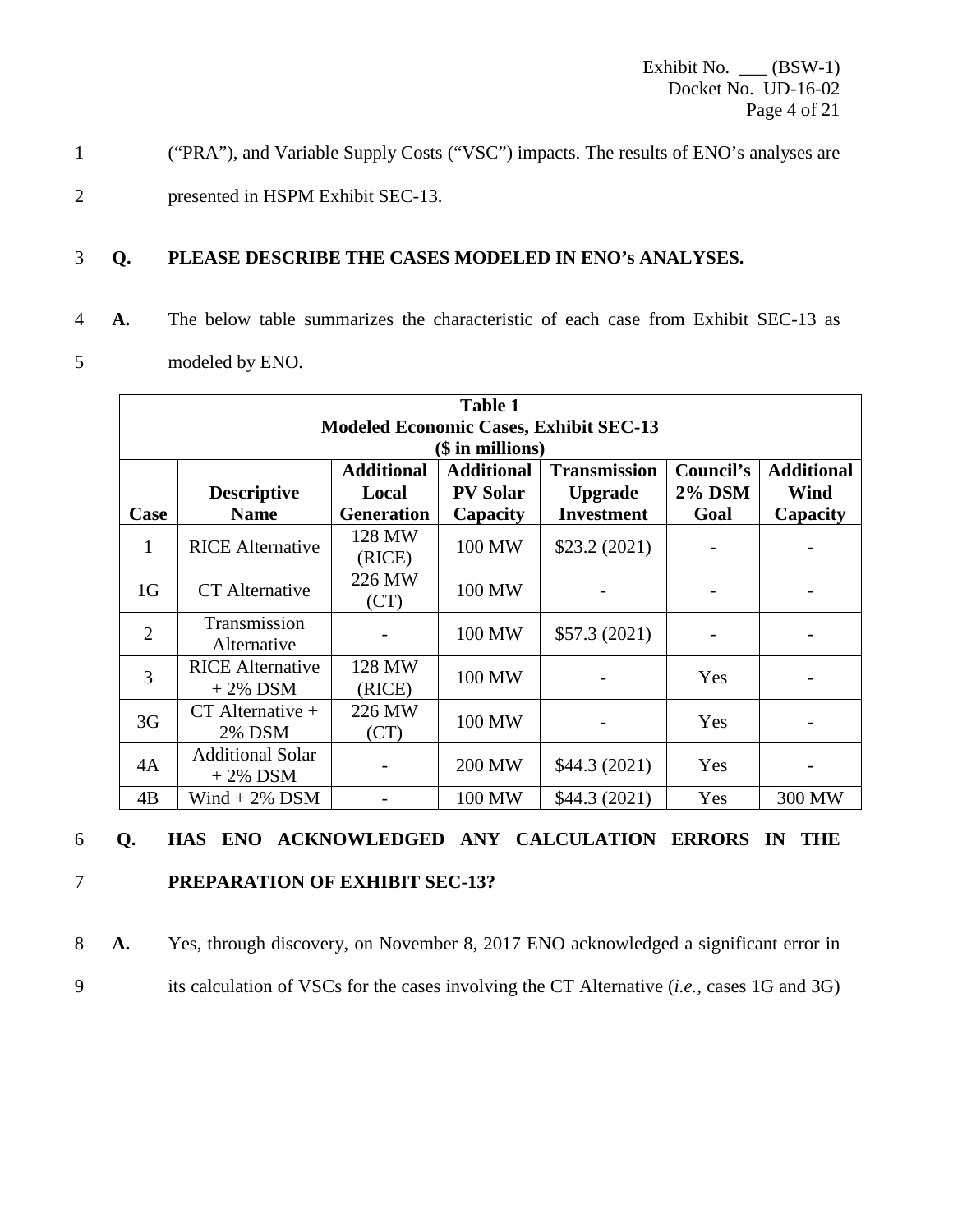| $\mathbf{1}$   | that overstate Make Whole Payments ("MWP") (revenues) by double. <sup>4</sup> The total dollar    |
|----------------|---------------------------------------------------------------------------------------------------|
| $\overline{2}$ | effect of this error over the 20-year modeling time horizon for VSCs provided by ENO is           |
| 3              | an overstatement of MWP revenues of \$155 million and \$149 million for cases 1G and 3G           |
| $\overline{4}$ | respectively. In response to further discovery, on November 13, 2017 ENO acknowledged             |
| 5              | that its error extended to the calculation of net generation revenues (i.e., Generation           |
| 6              | Revenue less Generation Costs) and to a lesser extent Uplift Charges. <sup>5</sup> These further- |
| $\overline{7}$ | disclosed errors offset the error in modeling MWP revenues. As such, ENO reports that the         |
| 8              | error has only a small effect. ENO's errata workpapers present a levelized Present Value          |
| 9              | ("PV") value increase of \$9.4 million and \$9.1 million for cases 1G and 3G (the CT)             |
| 10             | Alternative cases) respectively as compared to the original Exhibit SEC-13.                       |
| 11             | The Advisors have served further discovery upon ENO seeking supporting workpapers or              |

 tables to validate ENO's updated estimates of Generation Cost and Generation Revenue, 13 but no response has been provided by ENO as of the preparation of this testimony. As such, it is currently not possible to fully validate ENO's workpapers as of the time of the preparation of this testimony, and I reserve the right to file supplemental testimony or otherwise amend my direct testimony should the results of further Advisor discovery materially affect my analyses.

### **Q. DOES YOUR TESTIMONY REFLECT AN EVALUATION OF DATA PROVIDED BY ENO RELATED TO ITS VSC ERRATA?**

 $\overline{a}$ 

<span id="page-5-0"></span><sup>&</sup>lt;sup>4</sup> See ENO's response to the Advisors' DR CNO 14-1.

<span id="page-5-1"></span><sup>&</sup>lt;sup>5</sup> See ENO's response to the Advisors' DR CNO 15-1.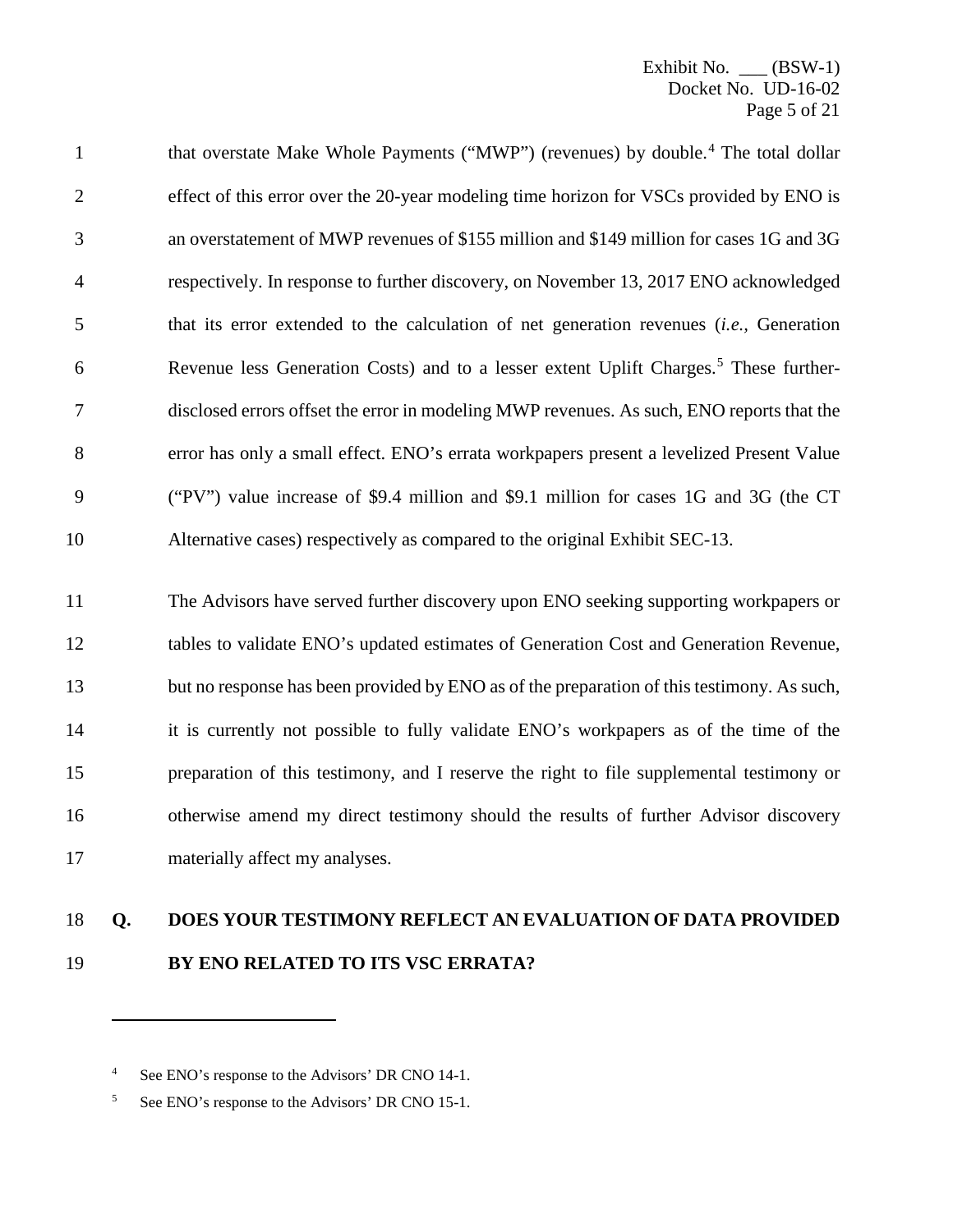|                | $1 \quad A.$ | Yes, subject to further discovery on and validation of this errata data. I have employed in     |
|----------------|--------------|-------------------------------------------------------------------------------------------------|
| $\overline{2}$ |              | errata VSC table as<br>analysis<br>ENO's<br>file<br>presented<br>in<br>its<br>my                |
| 3              |              | "FINAL ENO_NOPP_VSC_ERRATA_HSPM.xlsx". This VSC data table is the only                          |
| $\overline{4}$ |              | material change to Exhibit SEC-13 <i>(i.e., the use of this table results in the same model</i> |
| 5              |              | calculations whether used in the original Exhibits SEC-13 or in the errata version thereof).    |
|                |              |                                                                                                 |

### 6 **Q. PLEASE SUMMARIZE THE RESULTS PRESENTED IN EXHIBIT SEC-13**  7 **ERRATA.**

| 8 <b>A.</b> | The below table summarizes the results of the economic modeling from Exhibit SEC-13 |
|-------------|-------------------------------------------------------------------------------------|
|             | Errata.                                                                             |

| Table 2<br><b>Exhibit SEC-13 Errata Economic Modeling Results</b> |                                    |                                            |                                                                          |                                                                        |  |
|-------------------------------------------------------------------|------------------------------------|--------------------------------------------|--------------------------------------------------------------------------|------------------------------------------------------------------------|--|
|                                                                   |                                    | $($$ in millions)                          |                                                                          |                                                                        |  |
| Case                                                              | <b>PV</b> of Costs                 | <b>Relative</b><br><b>Economic</b><br>Rank | <b>Variance of</b><br><b>PV</b> of Costs<br>to Least<br><b>Cost Case</b> | % Variance<br>of PV of<br><b>Costs to</b><br><b>Least Cost</b><br>Case |  |
|                                                                   |                                    | <b>Cases w/o Additional DSM Measures</b>   |                                                                          |                                                                        |  |
| $1$ (RICE)                                                        |                                    | 3 <sup>rd</sup>                            |                                                                          |                                                                        |  |
| 1G (CT)                                                           |                                    | 1 <sup>st</sup>                            |                                                                          |                                                                        |  |
| 2 (Transmission)                                                  |                                    | 2 <sub>nd</sub>                            |                                                                          |                                                                        |  |
|                                                                   | Cases w/ the Council's 2% DSM Goal |                                            |                                                                          |                                                                        |  |
| $3$ (RICE)                                                        |                                    | 3 <sup>rd</sup>                            |                                                                          |                                                                        |  |
| 3G (CT)                                                           |                                    | 1 <sup>st</sup>                            |                                                                          |                                                                        |  |
| 4A (Solar)                                                        |                                    | 2 <sub>nd</sub>                            |                                                                          |                                                                        |  |
| 4B (Wind)                                                         |                                    | 4 <sup>th</sup>                            |                                                                          |                                                                        |  |

10 As the above table presents, ENO's economic modeling shows that constructing the 226 11 MW Combustion Turbine ("CT") generating unit (the "CT Alternative") has the highest 12 economic rank (*i.e.,* is least cost on a PV basis) under both the scenario of no DSM program 13 expansion and under ENO's modeled scenario involving the Council's 2% DSM goal.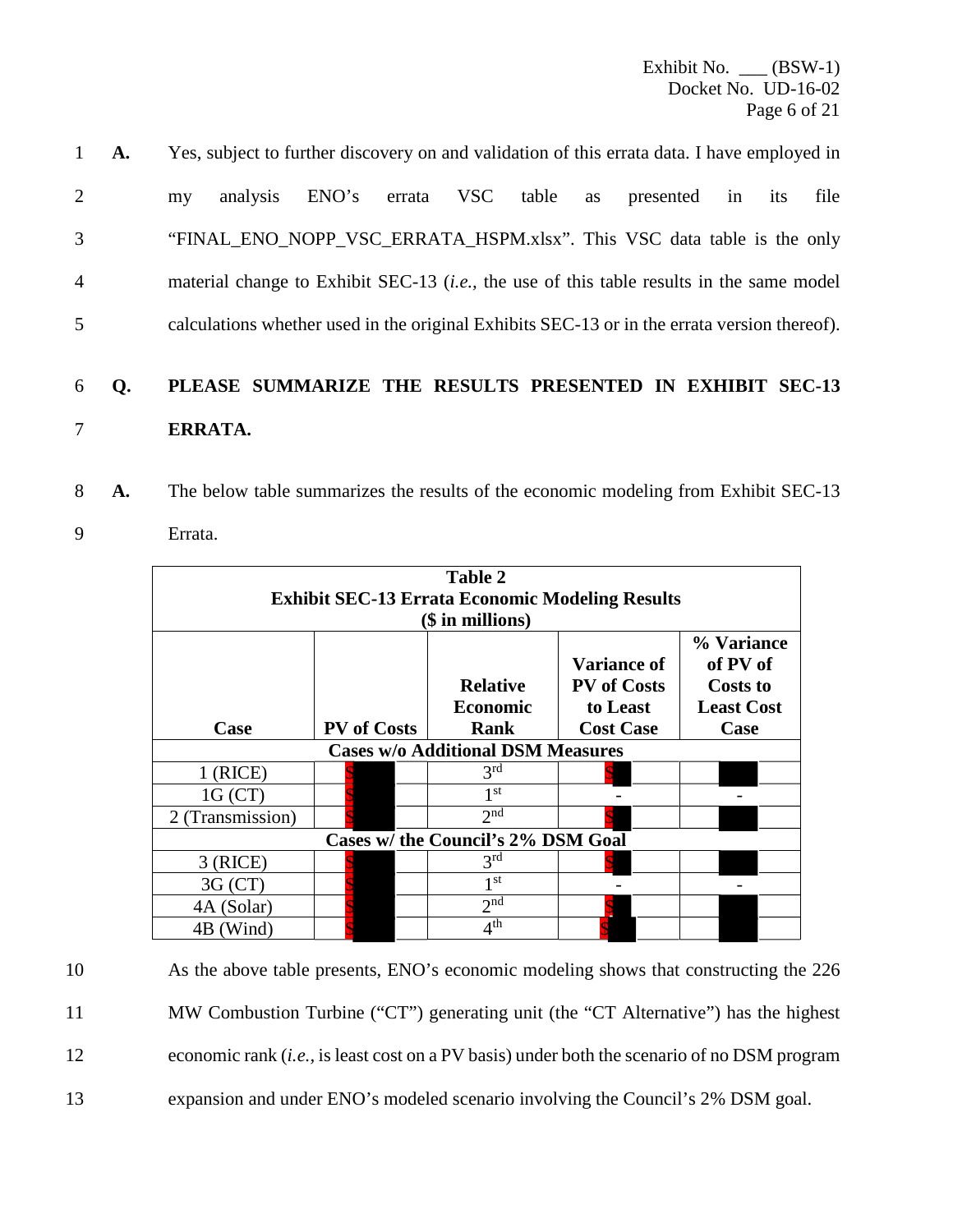## **Q. DO THE TRANSMISSION UPGRADE INVESTMENTS FROM TABLE 1 REFLECT CHANGES IN THE DATA PROVIDED BY ENO IN THE INSTANT DOCKET?**

 **A.** From responses to Advisor discovery, in two cases, no: Case 1 (RICE Alternative) and Case 4A (Transmission Alternative plus the Council's 2% DSM goal). In Case 1, ENO has stated that the need-by date of the transmission upgrades estimated to cost \$23.2 million 7 should be 2027, rather than 2021 as per Exhibit SEC-13.<sup>[6](#page-7-0)</sup> In Case 4A, it is my understanding that ENO has provided a transmission study entitled "Results of Transmission Analyses Performed in Support of the NOPS: Requested Case: B2", which models a scenario substantially similar to that of Case 4A (Transmission Alternative plus 200MW total solar plus the Council's 2% DSM goal) from Exhibit SEC-13. Based on the Direct Testimony of Philip J. Movish, a \$23.2 million investment in transmission upgrades is required by 2027, rather than \$44.3 million in 2021 as modeled in Exhibit SEC-13.

## **Q. WHAT CHANGES TO THE MODELING INPUTS EMPLOYED IN EXHIBIT SEC-13 ARE APPROPRIATE GIVEN THE TRANSMISSION-RELATED INFORMATION ENO HAS PROVIDED IN THE INSTANT DOCKET?**

 $\overline{a}$ 

 **A.** ENO's modeling inputs to Exhibit SEC-13 should be changed so that: a) the \$23.2 million investment in transmission in Case 1 (RICE Alternative) is moved from 2021 to 2027, and

<span id="page-7-0"></span><sup>&</sup>lt;sup>6</sup> See ENO's response to the Advisors' DR CNO 11-10.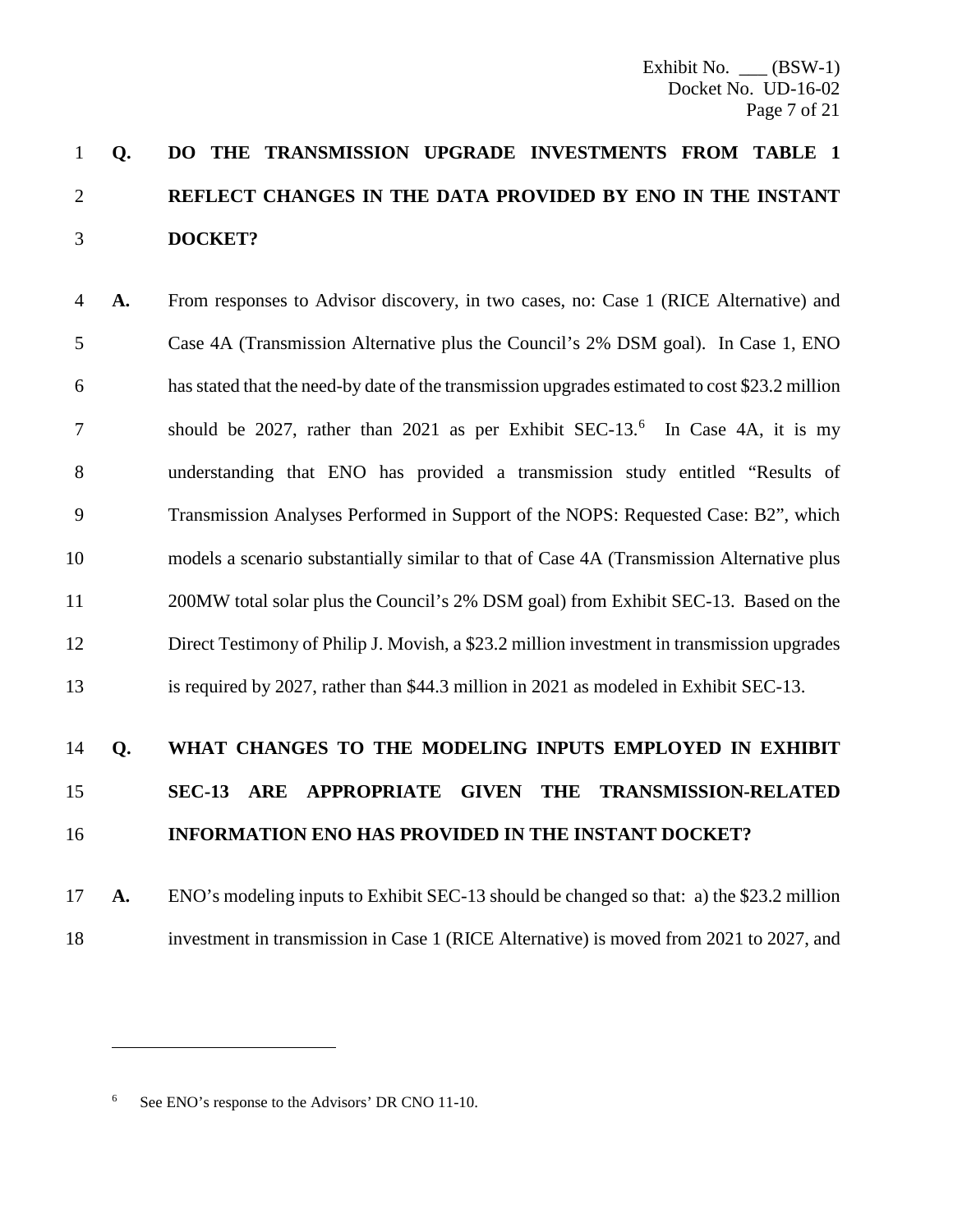b) the 2021 \$44.3 million transmission investment in Case 4A is changed to a 2027 transmission investment of \$23.2 million.

### **Q. PLEASE DESCRIBE THE CALCULATION METHODOLOGY ENO EMPLOYS**

### **TO PRESENT THE RELATIVE ECONOMIC RANK OF EACH CASE?**

 **A.** Exhibit SEC-13 presents the PV of the levelized net-cash flows of each of its seven modeled cases. ENO has calculated a levelized amount for each major cost category and then presented the PV of twenty years of such a levelized amount.

### **Q. DOES THE PV OF LEVELIZED CASH FLOWS PROPERLY PRESENT THE CASES RELATIVE ECONOMIC RANKING?**

 **A.** No, while this methodology may seek to address the fact that the modeling underlying Exhibit SEC-13 lacks out-year data for VSC and MISO PRA revenues (*i.e.,* after 20 years), it is not consistent with the proper application of discounted cash flow valuation methodologies and tends to favor more capital-intensive cases such as cases involving the CT Alternative and the RICE Alternative.

### **Q. HAVE YOU PREPARED AN ANALYSIS THAT ADDRESSES EACH OF THE ISSUES YOU IDENTIFY RELATED TO EXHIBIT SEC-13?**

 **A.** Yes, HSPM Exhibit BSW-4 employs the more appropriate ENO-provided data related to the amount and timing of transmission investments, calculates a PV for each Case over a 20-year time horizon of nominal incremental cash flows, and employs ENO's errata VSC data.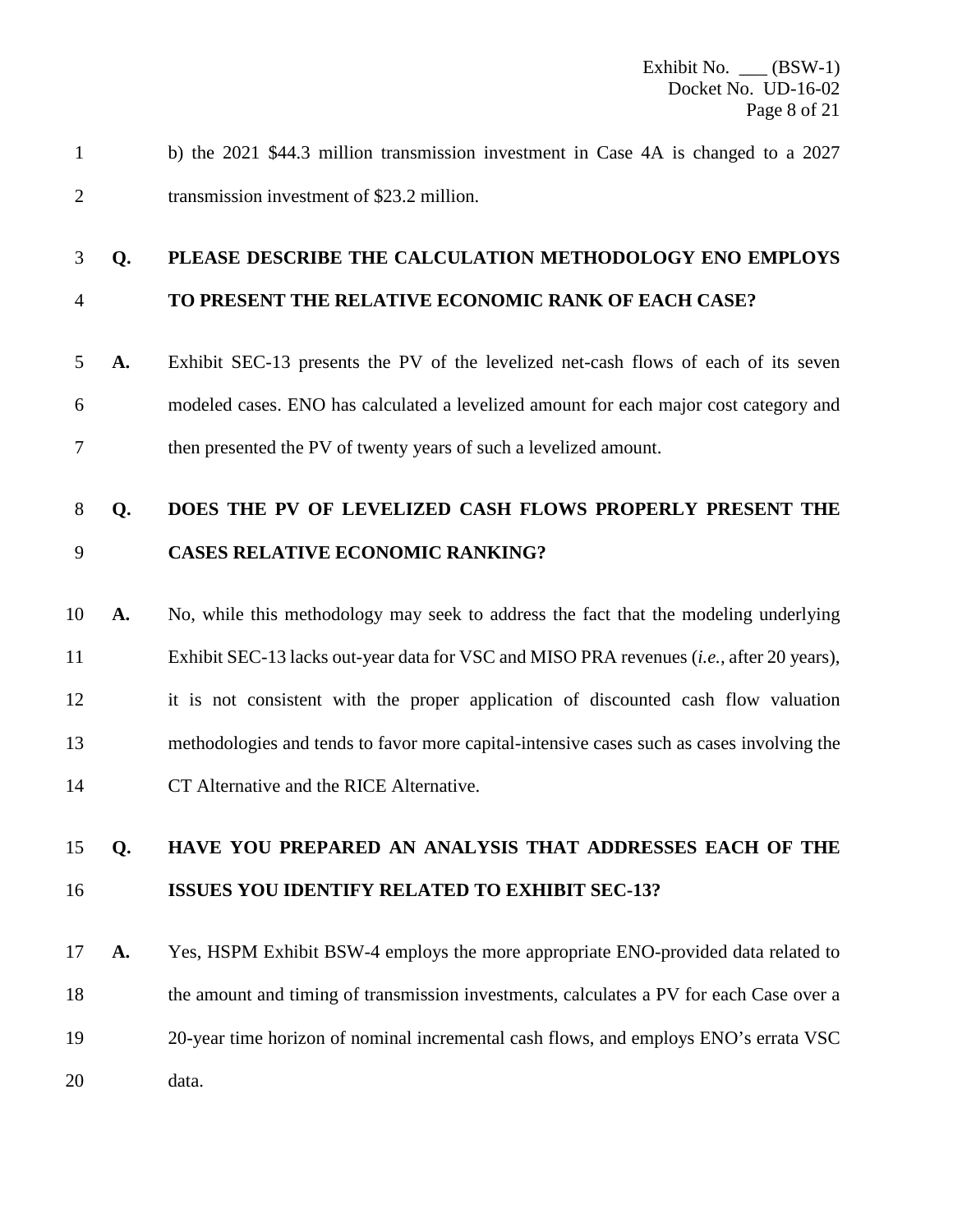#### **Q. WHY DOES EXHIBIT BSW-4 REFLECT A 20-YEAR TIME HORIZON?**

 **A.** ENO has provided economic modeling data having differing time horizons, but a 20-year modeling time horizon is the longest for which all such data exists. In particular, VSC and Capacity Purchases data are for only a 20-year time horizon. As such, Exhibit BSW-4 is able to reflect the most complete ENO economic modeling data by presenting a 20-year PV calculation.

### **Q. WHAT IS THE DEPRECIABLE USEFUL LIFE OF THE GENERATING UNIT ALTERNATIVES ENO IS PRESENTING IN THE INSTANT DOCKET?**

 **A.** For each of the CT unit and the 128 MW Reciprocating Internal Combustion Engine ("RICE") unit (the "RICE Alternative"), the modeled depreciable useful life is 30 years.

### **Q. WOULD AN ANALYSIS SIMILAR TO THAT PRESENTED IN EXHIBIT BSW-4,**

### **BUT OVER A 30 YEAR TIME HORIZON INDICATE A DIFFERENT RELATIVE ECONOMIC RANKING AMONG THE MODELED CASES?**

 **A.** Yes, among the cases reflecting the Council's 2% DSM goal. Such an analysis would cause Case 4A (Transmission Alternative plus the Council's 2% DSM goal). to be modeled as 16 the most economic among the other cases involving the Council's 2% DSM goal. as opposed to Case 3G (the CT Alternative plus the Council's 2% DSM goal) under a 20-year timeframe analysis. As my testimony later discusses, when employing Mr. Rogers's illustrative MISO PRA Market Clearing Price ("MCP") (*i.e.,* \$6.00/kW-year), Case 4A is the most economic among the cases reflecting the Council's 2% DSM goal whether modeled across a 20-year or a 30-year time horizon. As such, the choice between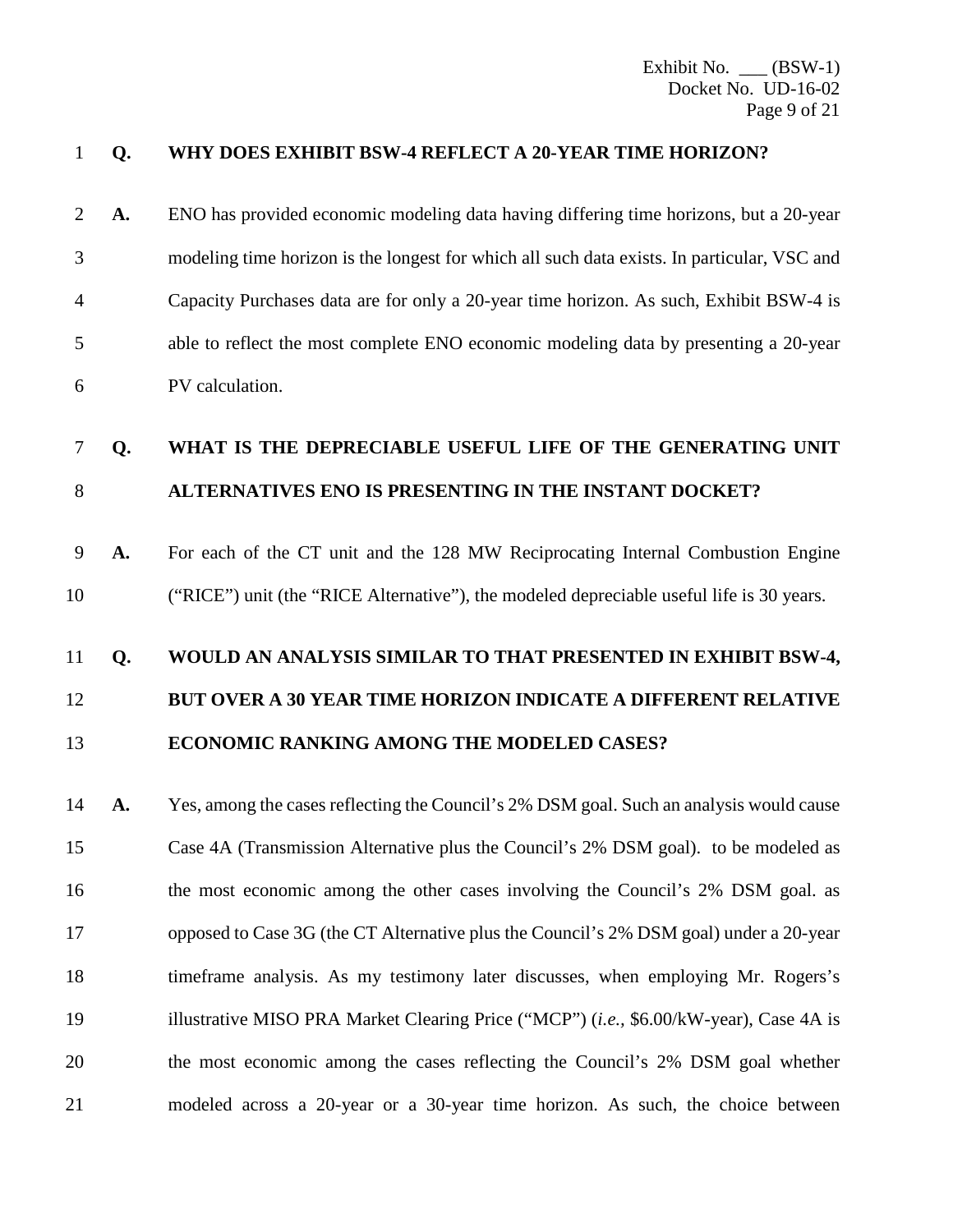1 employing a 20-year or a 30-year time horizon would not impact the conclusions of an 2 evaluation of the relative economic ranking among the seven modeled cases.

### 3 **Q. PLEASE SUMMARIZE THE RESULTS OF THE ANALYSIS FROM EXHIBIT**

- 4 **BSW-4.**
- 5 **A.** The following table summarizes the results of the analysis from Exhibit BSW-4, which 6 changes transmission-related inputs to reflect ENO-provided information.

| Table 3<br><b>Exhibit BSW-4 Economic Modeling Results</b>                                                                 |                    |                                                      |                                                      |                                                                |
|---------------------------------------------------------------------------------------------------------------------------|--------------------|------------------------------------------------------|------------------------------------------------------|----------------------------------------------------------------|
|                                                                                                                           |                    | <b>Updated Transmission Investments</b> <sup>1</sup> |                                                      |                                                                |
|                                                                                                                           |                    | $($$ in millions)                                    |                                                      |                                                                |
|                                                                                                                           |                    | <b>Relative</b><br><b>Economic</b>                   | <b>Variance of</b><br><b>PV</b> of Costs<br>to Least | % Variance<br>of PV of<br><b>Costs to</b><br><b>Least Cost</b> |
| Case                                                                                                                      | <b>PV</b> of Costs | <b>Rank</b>                                          | <b>Cost Case</b>                                     | Case                                                           |
|                                                                                                                           |                    | <b>Cases w/o Additional DSM Measures</b>             |                                                      |                                                                |
| $1$ (RICE)                                                                                                                |                    | 3 <sup>rd</sup>                                      |                                                      |                                                                |
| 1G (CT)                                                                                                                   |                    | 1 <sup>st</sup>                                      |                                                      |                                                                |
| 2 (Transmission)                                                                                                          |                    | 2 <sub>nd</sub>                                      |                                                      |                                                                |
|                                                                                                                           |                    | Cases w/ the Council's 2% DSM Goal                   |                                                      |                                                                |
| $3$ (RICE)                                                                                                                |                    | 3 <sup>rd</sup>                                      |                                                      |                                                                |
| 3G (CT)                                                                                                                   |                    | 2 <sub>nd</sub>                                      |                                                      |                                                                |
| 4A (Solar)                                                                                                                |                    | 1 <sup>st</sup>                                      |                                                      |                                                                |
| 4B (Wind)                                                                                                                 |                    | 4 <sup>th</sup>                                      |                                                      |                                                                |
| analysis over a 20-year time horizon and reflects ENO-provided<br>1<br>Reflects PV<br>transmission investment and timing. |                    |                                                      |                                                      |                                                                |

# 7 **Q. HOW DOES EXHIBIT SEC-13 MODEL THE REVENUES AND COSTS**

8 **RELATED TO THE MISO CAPACITY MARKET?**

9 **A.** Exhibit SEC-13 forecasts ENO's capacity surplus or deficit by year and calculates either 10 the revenues from the sale of surplus capacity or the cost to purchase capacity to cover a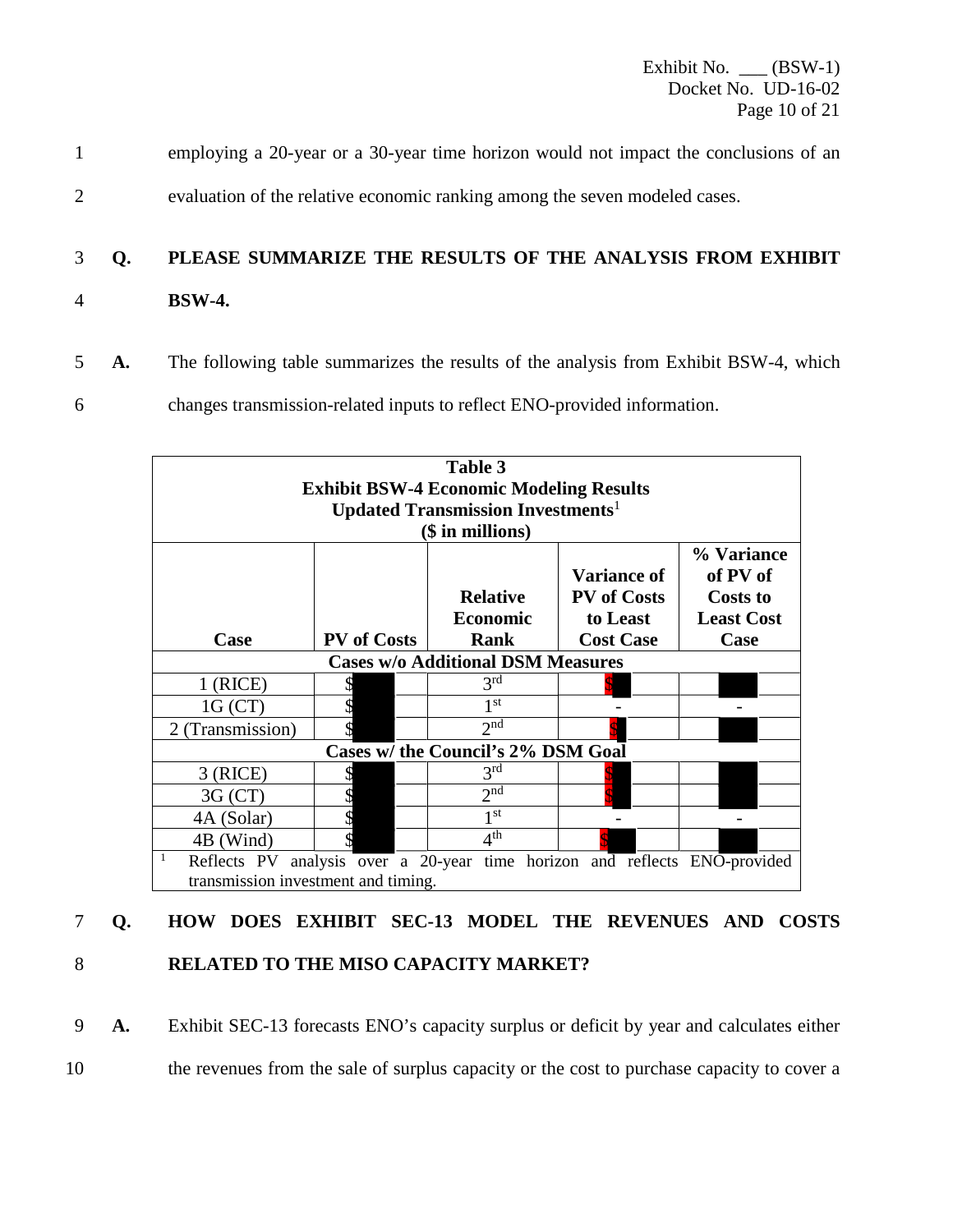| forecasted deficit in the MISO PRA. ENO estimates the MISO PRA MCP based on the       |
|---------------------------------------------------------------------------------------|
| assumption that the MCP will reach an equilibrium with the Cost of New Entry ("CONE") |
| for generating capacity by 2022.                                                      |

### **Q. DOES ADVISOR WITNESS ROGERS DISCUSS THE ASSUMPTION OF MCP REACHING CONE EQUILIBRIUM BY 2022?**

 **A.** Yes. The Direct Testimony of Joseph W. Rogers, P.E., discusses ENO's assumed 2022 equilibrium, which is employed in Exhibit SEC-13. Mr. Rogers questions ENO's assumption, and he instead employs a MCP of \$6.00/kW-year, and escalated annually by 2%, for illustrative purposes in the evaluations performed in the instant docket.

## **Q. HAVE YOU PREPARED AN ANALYSIS REFLECTING MR. ROGERS'S IDENTIFIED MCP OF \$6.00/KW-YEAR, AND ESCALATING ANNUALLY BY 2%?**

| 13 | <b>A.</b> | Yes, Exhibit BSW-5 also presents the relative economic ranking of the cases presented in |
|----|-----------|------------------------------------------------------------------------------------------|
| 14 |           | Table 3, but with a PRA MCP of \$6.00/kW-year, escalated by 2% annually. The following   |
| 15 |           | table summarizes the results of the analysis from Exhibit BSW-5.                         |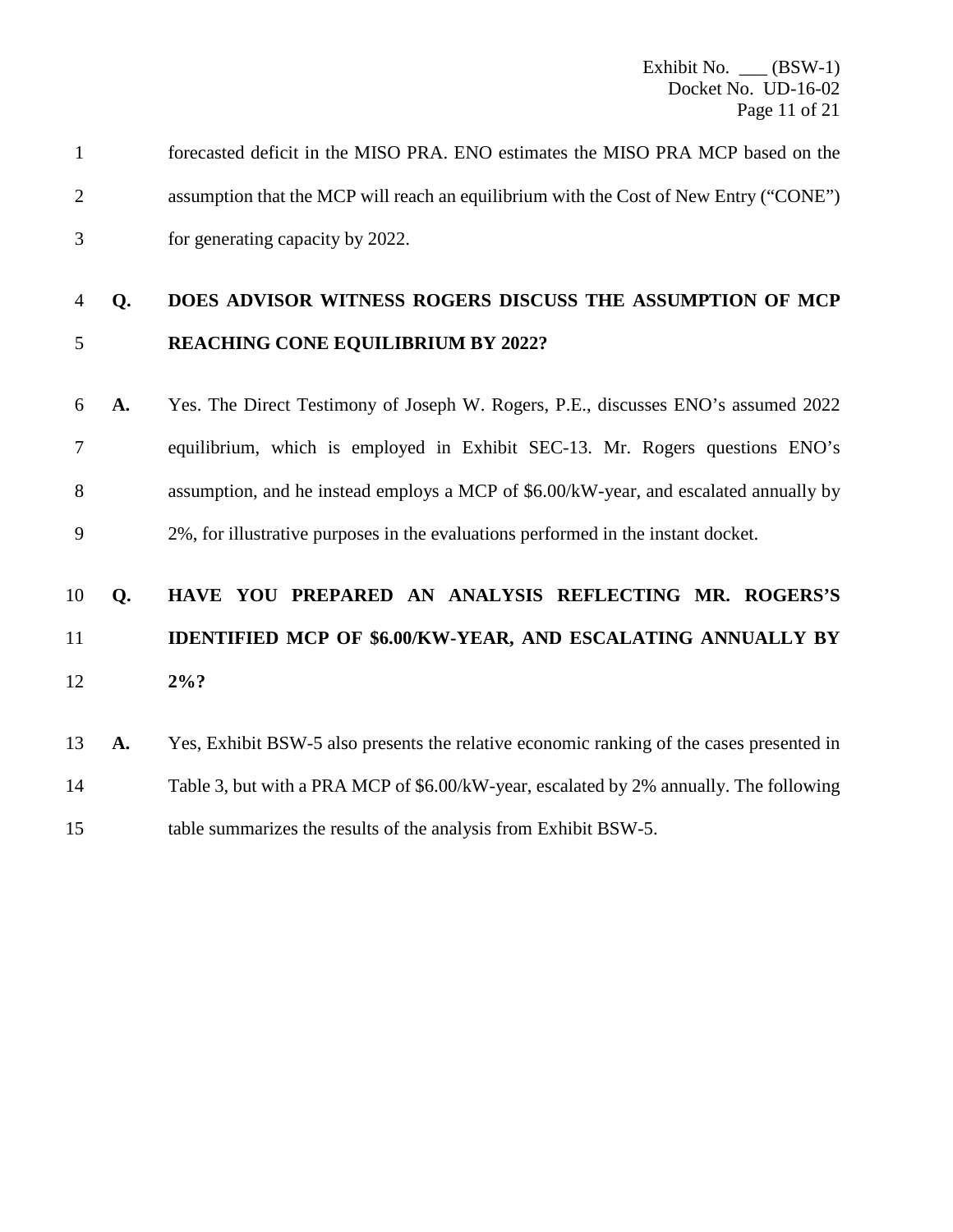|                |                                                                                                                                                               |                    | <b>Table 4</b><br><b>Exhibit BSW-5 Economic Modeling Results</b><br><b>Updated Transmission Investments and</b><br>Updated MISO PRA MCPS <sup>1</sup><br>(\$ in millions) |                                                                          |                                                                        |
|----------------|---------------------------------------------------------------------------------------------------------------------------------------------------------------|--------------------|---------------------------------------------------------------------------------------------------------------------------------------------------------------------------|--------------------------------------------------------------------------|------------------------------------------------------------------------|
|                | Case                                                                                                                                                          | <b>PV</b> of Costs | <b>Relative</b><br><b>Economic</b><br><b>Rank</b>                                                                                                                         | <b>Variance of</b><br><b>PV</b> of Costs<br>to Least<br><b>Cost Case</b> | % Variance<br>of PV of<br><b>Costs to</b><br><b>Least Cost</b><br>Case |
|                |                                                                                                                                                               |                    | <b>Cases w/o Additional DSM Measures</b>                                                                                                                                  |                                                                          |                                                                        |
|                | $1$ (RICE)                                                                                                                                                    |                    | 2 <sup>nd</sup>                                                                                                                                                           |                                                                          |                                                                        |
|                | 1G (CT)                                                                                                                                                       |                    | 3 <sup>rd</sup>                                                                                                                                                           |                                                                          |                                                                        |
|                | 2 (Transmission)                                                                                                                                              |                    | 1 <sup>st</sup>                                                                                                                                                           |                                                                          |                                                                        |
|                |                                                                                                                                                               |                    | Cases w/ the Council's 2% DSM Goal                                                                                                                                        |                                                                          |                                                                        |
|                | $3$ (RICE)                                                                                                                                                    |                    | $2^{n\overline{d}}$                                                                                                                                                       |                                                                          |                                                                        |
|                | 3G (CT)                                                                                                                                                       |                    | 3 <sup>rd</sup>                                                                                                                                                           |                                                                          |                                                                        |
|                | 4A (Solar)                                                                                                                                                    |                    | 1st                                                                                                                                                                       |                                                                          |                                                                        |
|                | 4B (Wind)                                                                                                                                                     |                    | 4 <sup>th</sup>                                                                                                                                                           |                                                                          |                                                                        |
|                | Reflects PV analysis over a 20-year time horizon, reflects ENO-provided transmission<br>investment and timing, and reflects a MISO PRA MCP of \$6.00/kW-year. |                    |                                                                                                                                                                           |                                                                          |                                                                        |
| $\mathbf{1}$   | As Exhibit BSW-4 shows, Case 1G (CT), when reflecting ENO's forecasted PRA MCPs,                                                                              |                    |                                                                                                                                                                           |                                                                          |                                                                        |
| $\overline{2}$ | presented MISO PRA revenues having a 20-year PV of <b>S</b> million, but the same analysis                                                                    |                    |                                                                                                                                                                           |                                                                          |                                                                        |
| 3              | incorporating the \$6.00/kW-year PRA MCP (i.e., Exhibit BSW-5) discussed in Mr.                                                                               |                    |                                                                                                                                                                           |                                                                          |                                                                        |
| 4              | Rogers's testimony yields a PV of <b>\$</b> million (\$ million less). Incorporating Mr.                                                                      |                    |                                                                                                                                                                           |                                                                          |                                                                        |
| 5              | Rogers's PRA MCP value changes the relative economic ranking among the Cases in favor                                                                         |                    |                                                                                                                                                                           |                                                                          |                                                                        |
| 6              | of the transmission-based scenarios ( <i>i.e.</i> , Cases 2 and 4A).                                                                                          |                    |                                                                                                                                                                           |                                                                          |                                                                        |

### 7 **IV. TYPICAL MONTHLY BILL IMPACT**

### 8 **Q. HAS ENO ESTIMATED THE TYPICAL MONTHLY BILL IMPACT RELATED**

9 **TO CERTAIN SCENARIOS MODELED IN EXHIBIT SEC-13?**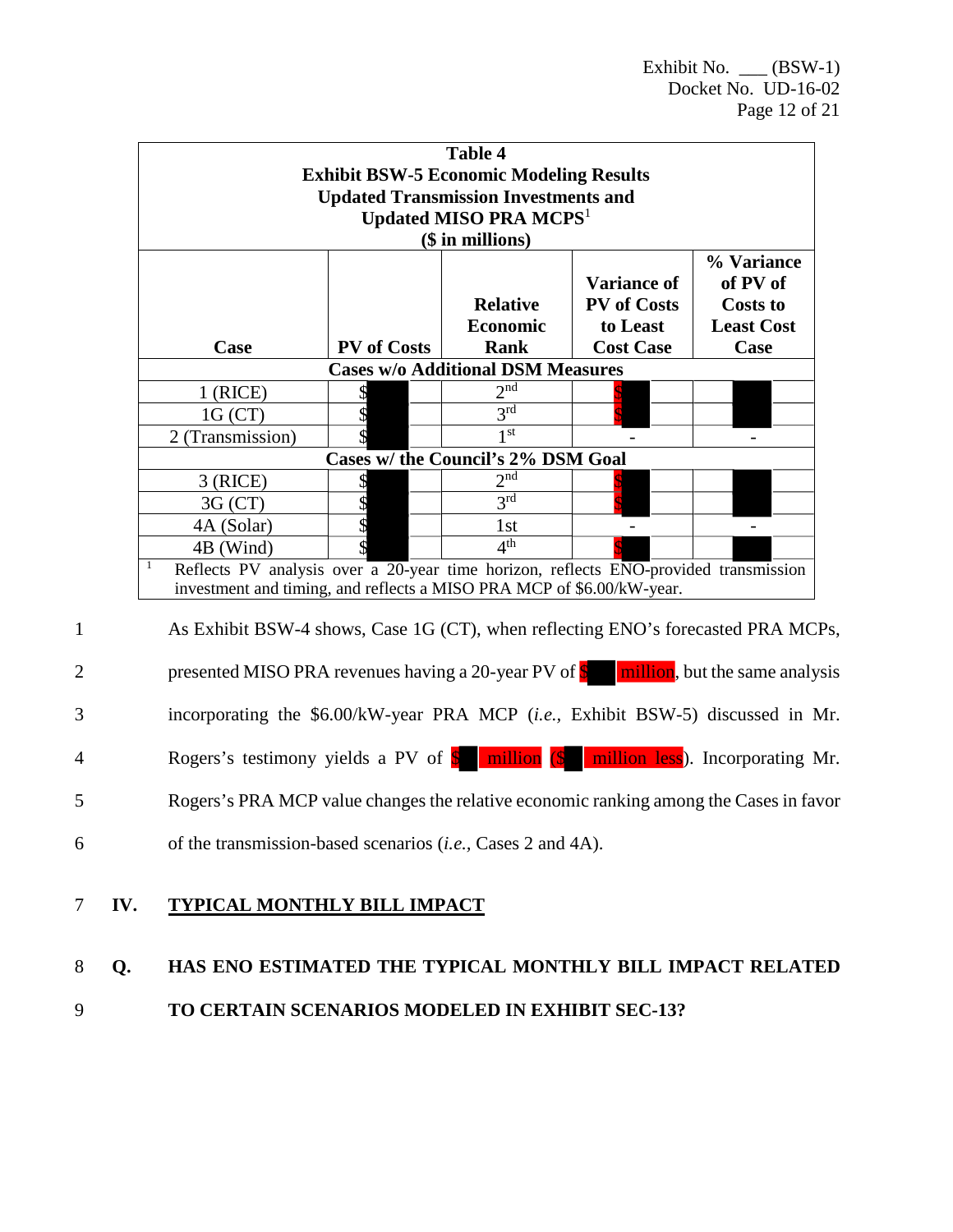Exhibit No.  $\_\_ (BSW-1)$ Docket No. UD-16-02 Page 13 of 21

 **A.** Yes, in response to Advisor discovery, ENO has estimated the typical monthly bill impact 2 of Cases 1 (RICE), 1G (CT), and 2 (Transmission) from Exhibit SEC-13 Addendum 1.<sup>[7](#page-13-0)</sup> I reproduce the results of ENO's analysis below.

|                           | <b>Estimated Levelized Incremental Typical Summer</b><br><b>Monthly Bill (Portfolio Level)</b> |          |          |  |
|---------------------------|------------------------------------------------------------------------------------------------|----------|----------|--|
| \$/kWh (forecasted sales) | Case 1                                                                                         | Case 1G  | Case 2   |  |
| Residential (1,000 kWh)   | \$7.19                                                                                         | \$5.61   | \$6.49   |  |
| Commercial (9,125 kWh)    | \$65.62                                                                                        | \$51.16  | \$59.25  |  |
| Industrial (91,250 kWh)   | \$656.19                                                                                       | \$511.57 | \$592.49 |  |

 $\overline{a}$ 

### **Q. PLEASE DESCRIBE THE METHODOLOGY ENO EMPLOYS TO ESTIMATE TYPICAL MONTHLY BILL IMPACTS?**

 **A.** In estimating typical monthly bill impacts by case in its addendum response to the 8 Advisors' DR CNO 13-1, ENO first calculates an incremental supply cost by case and by year (*i.e.,* an incremental revenue requirement impact). ENO then levelizes and unitizes these incremental supply costs by calculating their PV across seventeen years and then dividing that PV value by the PV of forecasted MWh sales across the same timeframe, resulting in a levelized \$/kWh bill impact for each case (a single \$/kWh value for all rate classes). This per-kWh cost allocation methodology is similar to that employed in Rider PPCACR to allow ENO recovery of its fixed costs related to Ninemile 6 and Union PB1.

<span id="page-13-0"></span>See ENO's response to the Advisors' DR CNO 13-3 (a) Addendum 1.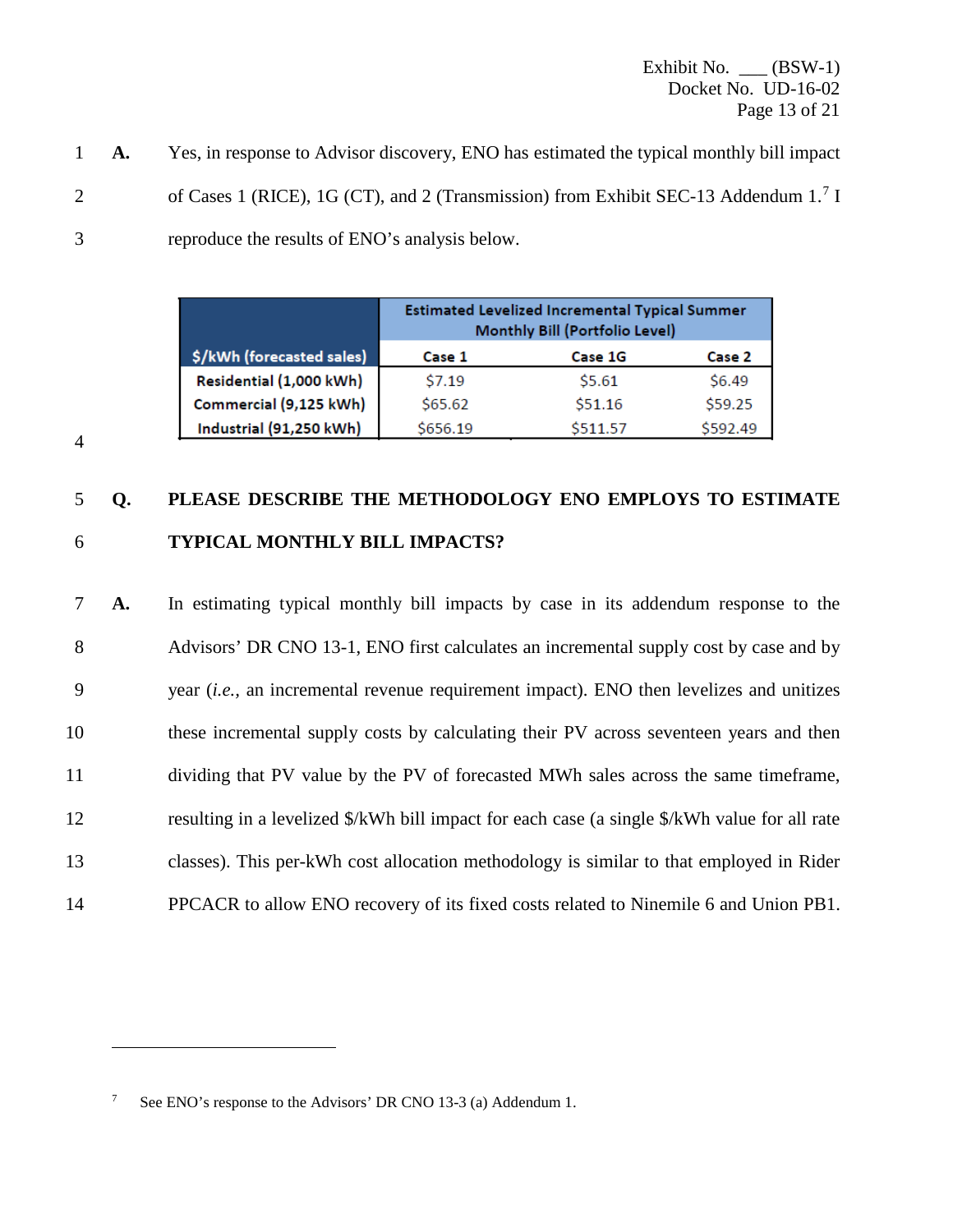ENO then multiplies its levelized \$/kWh bill impact by a typical monthly consumption by 2 rate class to present a levelized  $\gamma$ mo typical bill impact.<sup>[8](#page-14-0)</sup>

## **Q. WHAT COST ALLOCATION METHODOLOGY DOES ADVISOR WITNESS PREP RECOMMEND FOR INTERIM RECOVERY OF FIXED COSTS RELATED TO ANY GENERATING UNIT THE COUNCIL MAY APPROVE IN THE INSTANT DOCKET?**

 **A.** The Direct Testimony of Victor M. Prep, P.E. recommends that fixed costs related to any generating unit the Council may approve in the instant docket be recovered on an interim basis based on a cost allocation among the rate classes in proportion to that reflected in ENO's current base rates (*i.e.,* a base rate allocation).

## **Q. HAVE YOU PERFORMED A TYPICAL MONTHLY BILL ESTIMATE USING THE INTERIM COST ALLOCATION METHODOLOGY RECOMMENDED BY MR. PREP?**

 **A.** Yes. I have estimated typical monthly bill impacts for each of the cases from Exhibit BSW-5, allocating fixed costs among the rate classes based on 2016 base-rate revenues, and

- allocating variable costs (*i.e.,* VSC) based on kWh consumption. The below table presents
- the results of this analysis for the first year each case models its relevant investment being

 $\overline{a}$ 

<span id="page-14-0"></span> I note that the methodology for calculating typical bill impacts ENO employs in its addendum response to the Advisors' DR CNO 13-3 (a) is different from that employed in its initial response.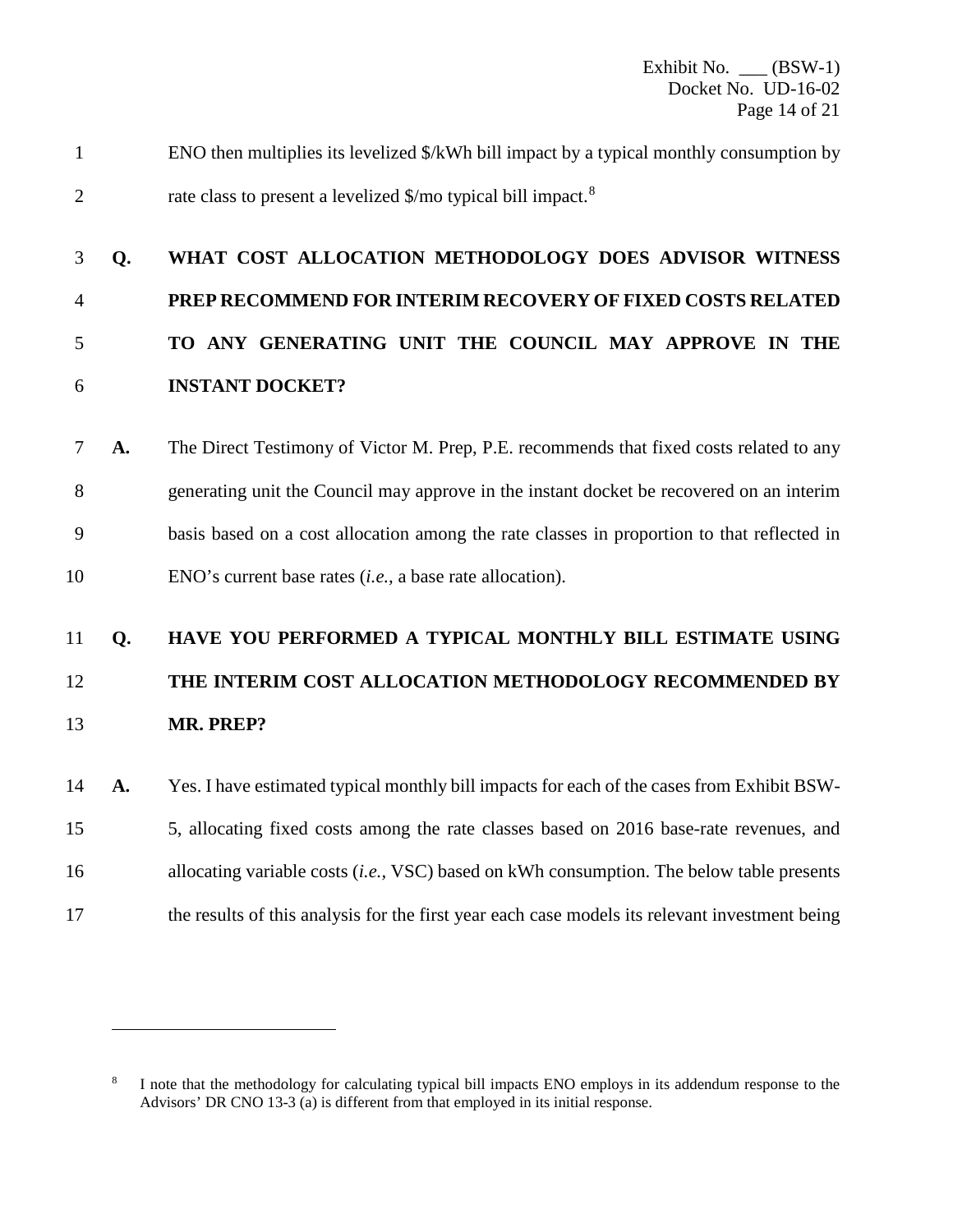1 placed into useful service (*i.e.,* 2020 for cases 1, 1G, 3, 3G, 4A and 4B and 2021 for Case

2 2).<sup>[9](#page-15-0)</sup>

| Table 5                                    |                                    |                                     |                            |  |
|--------------------------------------------|------------------------------------|-------------------------------------|----------------------------|--|
|                                            | <b>Typical Monthly Bill Impact</b> |                                     |                            |  |
|                                            |                                    | Based on Exhibit BSW-5 <sup>1</sup> |                            |  |
|                                            | <b>Residential</b>                 | <b>Commercial</b>                   | <b>Industrial</b>          |  |
|                                            | <b>Typical Bill</b>                | <b>Typical Bill</b>                 | <b>Typical Bill</b>        |  |
|                                            | <b>Impact</b>                      | <b>Impact</b>                       | <b>Impact</b>              |  |
| Case                                       | $(1,000 \text{ kWh/mol})$          | $(9,125 \text{ kWh/mol})$           | $(91,250 \text{ kWh/mol})$ |  |
| <b>Cases w/o Additional DSM Measures</b>   |                                    |                                     |                            |  |
| $1$ (RICE)                                 | \$6.91                             | \$48.31                             | \$360.29                   |  |
| 1G (CT)                                    | \$7.33                             | \$51.55                             | \$389.48                   |  |
| 2 (Transmission)                           | \$1.82                             | \$12.91                             | \$98.68                    |  |
|                                            |                                    | Cases w/ the Council's 2% DSM Goal  |                            |  |
| $3$ (RICE)                                 | \$22.90                            | \$163.69                            | \$1,197.15                 |  |
| 3G (CT)                                    | \$23.35                            | \$167.24                            | \$1,228.30                 |  |
| 4A (Solar)                                 | \$19.47                            | \$137.34                            | \$977.75                   |  |
| 4B (Wind)                                  | \$17.54                            | \$118.95                            | \$774.48                   |  |
| Reflects a MISO PRA MCP of \$6.00/kW-year. |                                    |                                     |                            |  |

### 3 **Q. WHY IS THERE SUCH A SIGNIFICANT DIFFERENCE BETWEEN THE CASES**

 $\overline{a}$ 

## 4 **WITHOUT ADDITIONAL DSM MEASURES AND CASES INVOLVING THE**  5 **COUNCIL'S 2% DSM GOAL?**

- 6 **A.** ENO modeled the cost of achieving the Council's 2% DSM goal as equal to that estimated 7 by Navigant Consulting, Inc. ("Navigant") in its June 26, 2017 DSM Potential Study 8 berformed for ENO.<sup>[10](#page-15-1)</sup> The RICE Alternative cases 1 and 3 as well as the CT Alternative
- 9 cases 1G and 3G model the same scenarios except that cases 3 and 3G include the cost of

<span id="page-15-0"></span><sup>9</sup> A review of ENO's Form 1 2016 Annual Report to FERC, page 304, indicates that ENO's average monthly kWh Commercial sales were 11,500. For comparability with ENO's typical bill estimates, I employ the same 9,125 kWh/mo value for Commercial customers as did ENO.

<span id="page-15-1"></span><sup>10</sup> See *Entergy New Orleans—Energy Efficiency Potential Study*, Table 10 at page 29.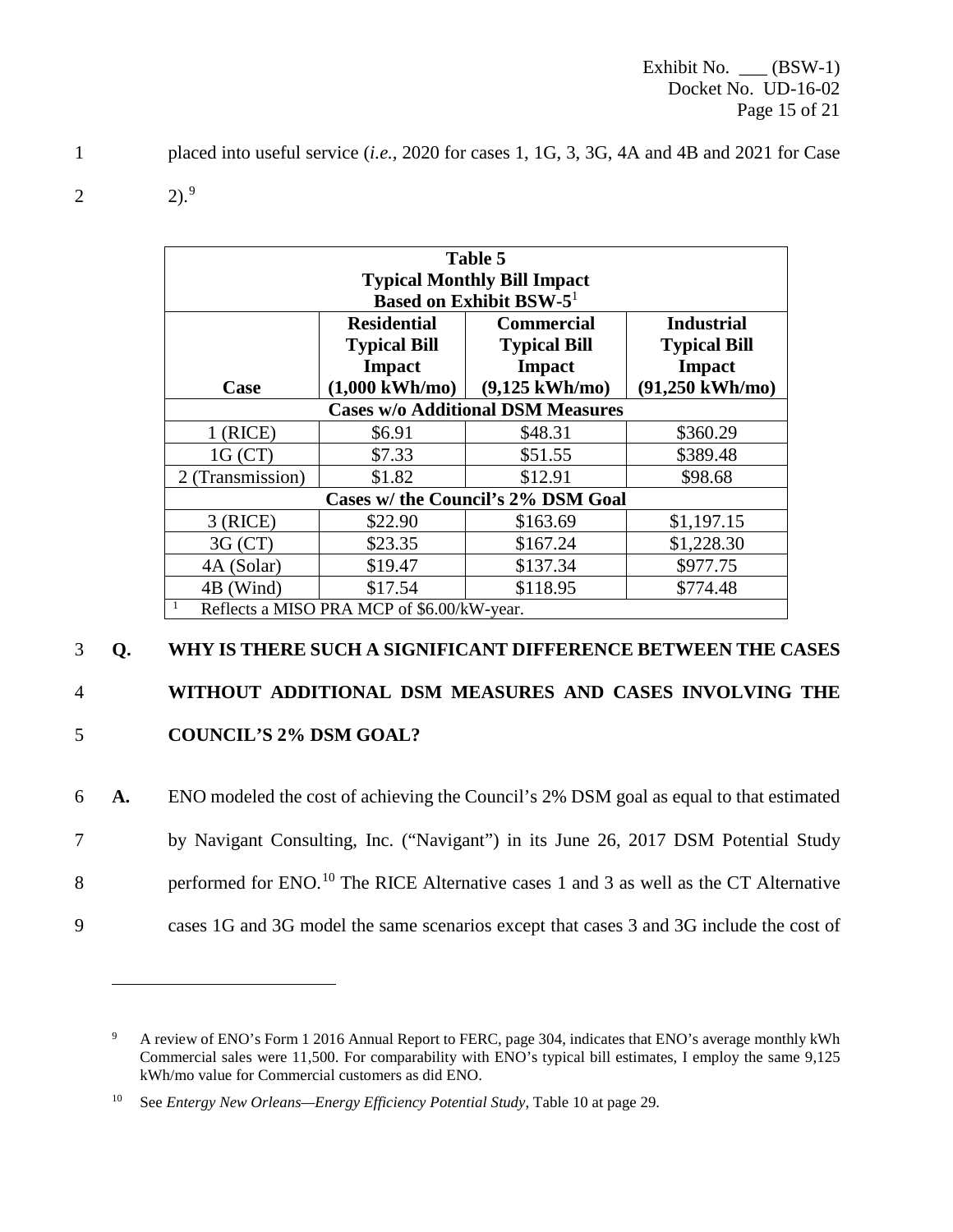| achieving the Council's 2% DSM goal as estimated by Navigant. As such, the net modeled    |
|-------------------------------------------------------------------------------------------|
| effect on typical residential monthly bills of accomplishing the Council's 2% DSM goal is |
| \$15.99/mo for the RICE Alternative and \$16.02/mo for the CT Alternative.                |

### **V. RETURN ON EQUITY**

## **Q. PLEASE BRIEFLY DESCRIBE THE CUSTOMARY REGULATORY RATEMAKING METHODOLOGY TO ALLOW A UTILITY THE OPPORTUNITY TO EARN A FAIR RETURN ON ITS INVESTMENTS.**

 **A.** It is customary to set a utility's rates based on a revenue requirement that includes a return on a utility's rate base at its Weighted Average Cost of Capital ("WACC").

#### **Q. WHAT ARE THE COMPONENTS OF ENO's WACC?**

 **A.** The components of ENO's WACC are: a) the yield to maturity of long-term debt, b) the dividend yield of preferred stock, and c) the Council's approved ROE. As the term's name implies, ENO's WACC is the average of these values weighted by their dollar contributions to ENO's capitalization.

### **Q. WHAT IS THE PURPOSE OF THE ROE COMPONENT OF WACC?**

 **A.** The purpose of the approved-ROE is to allow a return on the equity invested in a utility by its shareholders. While other cost of service components comprising a utility's overall revenue requirement are calculated to allow a utility the opportunity to recover its prudently incurred costs, ROE is calculated to allow a utility to earn a return on the investment made by its shareholders (*i.e.,* a fair return).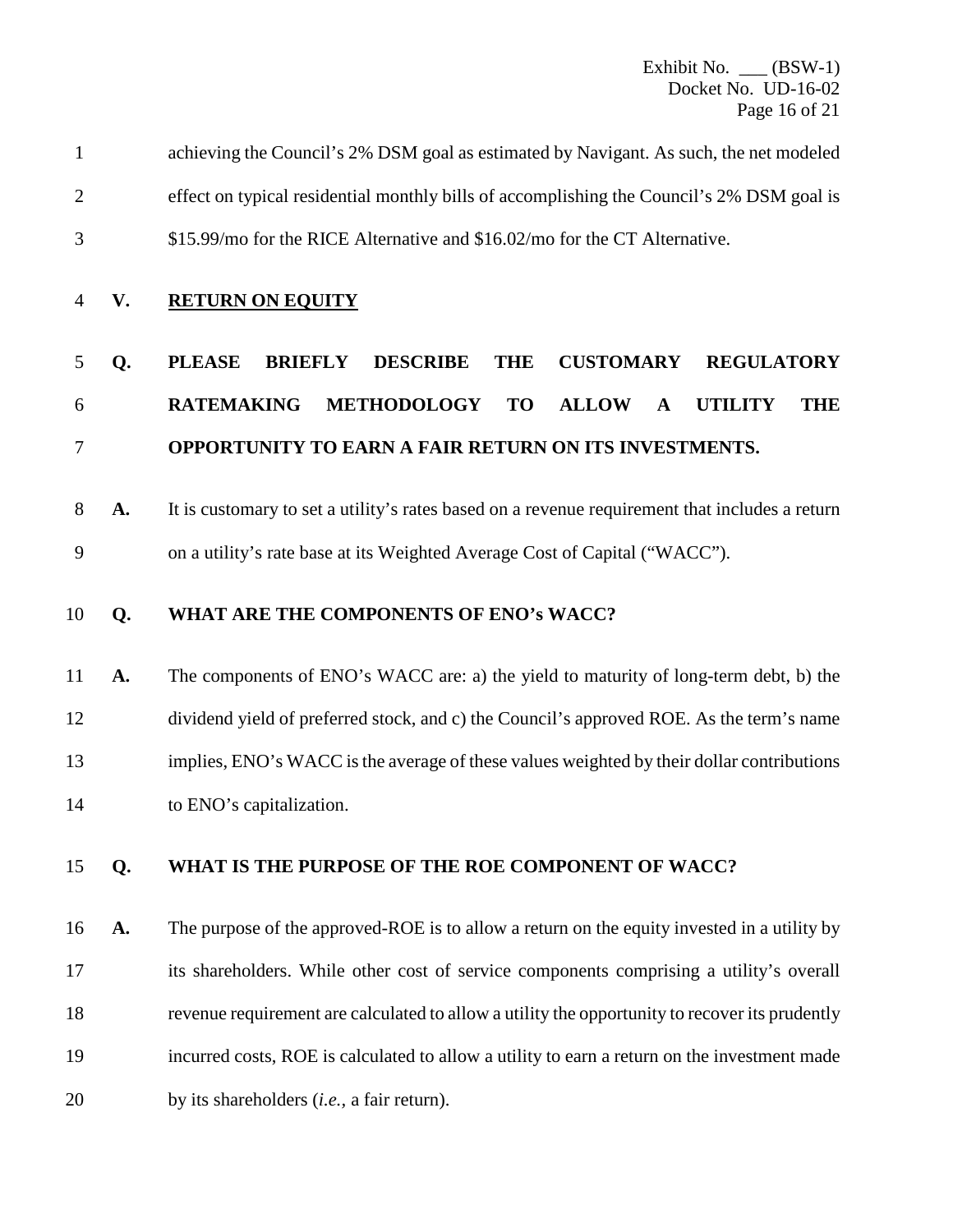### **Q. WHAT ARE THE MOST RECENT COUNCIL-APPROVED ELECTRIC ROEs FOR NEW ORLEANS?**

**A.** For Legacy-ENO,<sup>[11](#page-17-0)</sup> Council Resolution No. R-09-0136 set an allowed electric ROE of 11.1% on April 2, 2009. For Algiers (then an ELL electric utility), Council Resolution No. R-14-278 set an allowed ROE of 9.95% on July 10, 2014. ENO's analysis in Exhibit SEC- 13 employs a ROE of 11.04%, which is equal to the asset-weighted average of ENO's two Council approved electric ROEs of 11.1% and 9.95%.

### **Q. WHAT IS THE MOST RECENTLY APPROVED RETAIL ELECTRIC ROE AMONG THE OPERATING COMPANIES?**

 **A.** Based on my review of Entergy Corporation's Form 10-K 2016 Annual Report to the SEC, the Arkansas Public Service Commission ("APSC") authorized an electric ROE for EAI of 9.75% in February 2016.<sup>12</sup> I am not aware of any subsequent ROE approvals by the Operating Companies' other retail regulators.

### **Q. IS AN APPROVED ROE OF 9.75% INDICATIVE OF THE ROE THE COUNCIL MAY APPROVE FOR ENO AS PART OF THE COMBINED RATE CASE?**

- **A.** Not necessarily. The Council is not bound by the regulatory ratemaking decisions of other
- regulatory bodies such as the APSC. Further, the Council will likely be presented a record

 $\overline{a}$ 

<span id="page-17-0"></span><sup>&</sup>lt;sup>11</sup> Legacy-ENO refers to ENO's service territory on the east bank of the Mississippi River.

<span id="page-17-1"></span><sup>&</sup>lt;sup>12</sup> See Entergy Corporation's Form 10-K 2016 Annual Report to the SEC at page 83.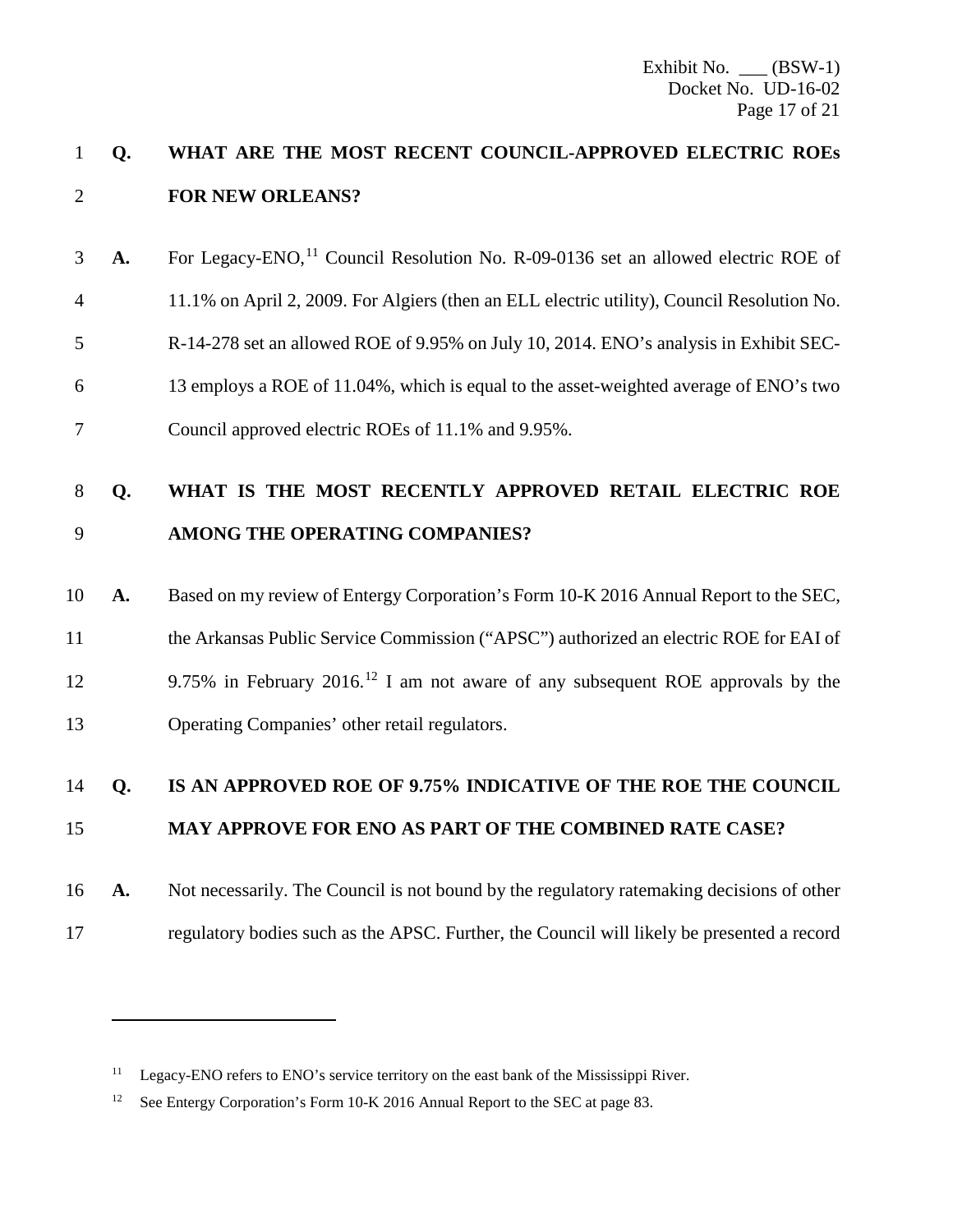| $\mathbf{1}$   |    | in the Combined Rate Case that includes then more current data than that before the APSC           |
|----------------|----|----------------------------------------------------------------------------------------------------|
| $\overline{2}$ |    | in February 2016. For example, the dividend yield of the Utilities Select Sector SPDR fund         |
| 3              |    | (ticker: 'XLU'), an exchange traded fund consisting of the stocks of investor owned utility        |
| $\overline{4}$ |    | holding companies, has fallen from 3.88% to 3.03% from February 1, 2016 through                    |
| 5              |    | October 31, 2017. <sup>13</sup> Dividend yield is an additive component of ROE as calculated using |
| 6              |    | the commonly used Discounted Cash Flow ("DCF") ROE estimation formula. <sup>14</sup> As such,      |
| 7              |    | based on dividend yield, the formulaic construction of ROE based on the DCF                        |
| 8              |    | methodology suggests a declining ROE since the APSC's decision.                                    |
| 9              | Q. | <b>FOR ILLUSTRATIVE PURPOSES AND IN ORDER TO DEMONSTRATE THE</b>                                   |
| 10             |    | EFFECT ON ENO'S REVENUE REQUIREMENT DUE TO A REDUCTION IN                                          |
| 11             |    | ENO'S COUNCIL-APPROVED ROE, WHAT ROE HAVE YOU USED?                                                |
| 12             | A. | I have used a 9.75% ROE as it may be closer to the range of ROEs the Council may be                |
| 13             |    | asked to consider in the Combined Rate Case than is ENO's current 11.1% ROE, based on              |
| 14             |    | data available today. As such, to assist the Council in evaluating the relative economic           |

15 ranking and typical bill impacts of the modeled costs in the instant docket, an analysis

16 based on a 9.75% ROE may be probative.

 $\overline{a}$ 

<span id="page-18-0"></span><sup>13</sup> [http://www.dividend.com/dividend-stocks/uncategorized/other/xlu-utilities-select-sector-spdr/#dividend-yield](http://www.dividend.com/dividend-stocks/uncategorized/other/xlu-utilities-select-sector-spdr/#dividend-yield-history)[history.](http://www.dividend.com/dividend-stocks/uncategorized/other/xlu-utilities-select-sector-spdr/#dividend-yield-history)

<span id="page-18-1"></span><sup>&</sup>lt;sup>14</sup> The single-stage DCF formula is  $k = D1/P0 + g$ , where k=ROE, g=dividend growth, and D1/P0=dividend yield.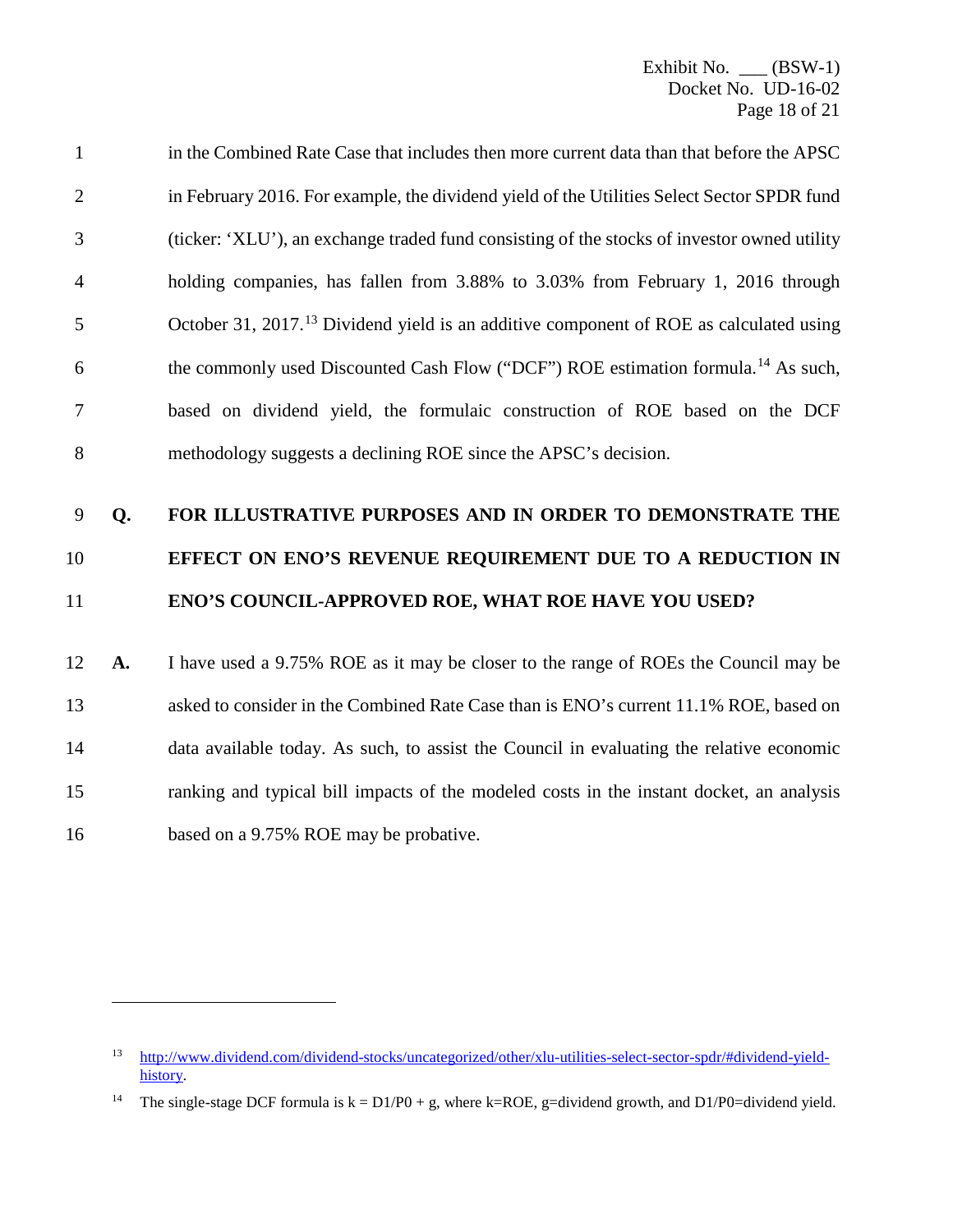### **Q. ARE YOU ESTIMATING OR RECOMMENDING AN ROE FOR COUNCIL APPROVAL AT THIS TIME?**

 **A.** No, the proper venue for such Council consideration is the Combined Rate Case. My analysis in the instant docket is simply to present a ROE that may be indicative of those the Council may consider as part of the Combined Rate Case and solely for the purpose of evaluating the relative economic rank and typical bill impacts of certain modeled cases. As the modeled cases involve varying capital investments, their relative economic ranking may be affected by the ROE used to model their revenue requirement. Any ROE recommendation as part of the Combined Rate Case should be based on a comprehensive review of ENO's circumstances at that time and the performance of utilities comparable to ENO, and such data does not yet exist.

### **Q. HAVE YOU PREPARED AN ANALYSIS COMPARABLE TO THAT PRESENTED IN EXHIBIT BSW-5, BUT BASED UPON A ROE OF 9.75%?**

 **A.** Yes, I have performed the same analysis as was performed related to Exhibit BSW-5, but based on an ROE of 9.75% instead of 11.04%. The results of this analysis are presented in HSPM Exhibit BSW-6. The below table presents a summary of Exhibit BSW-6.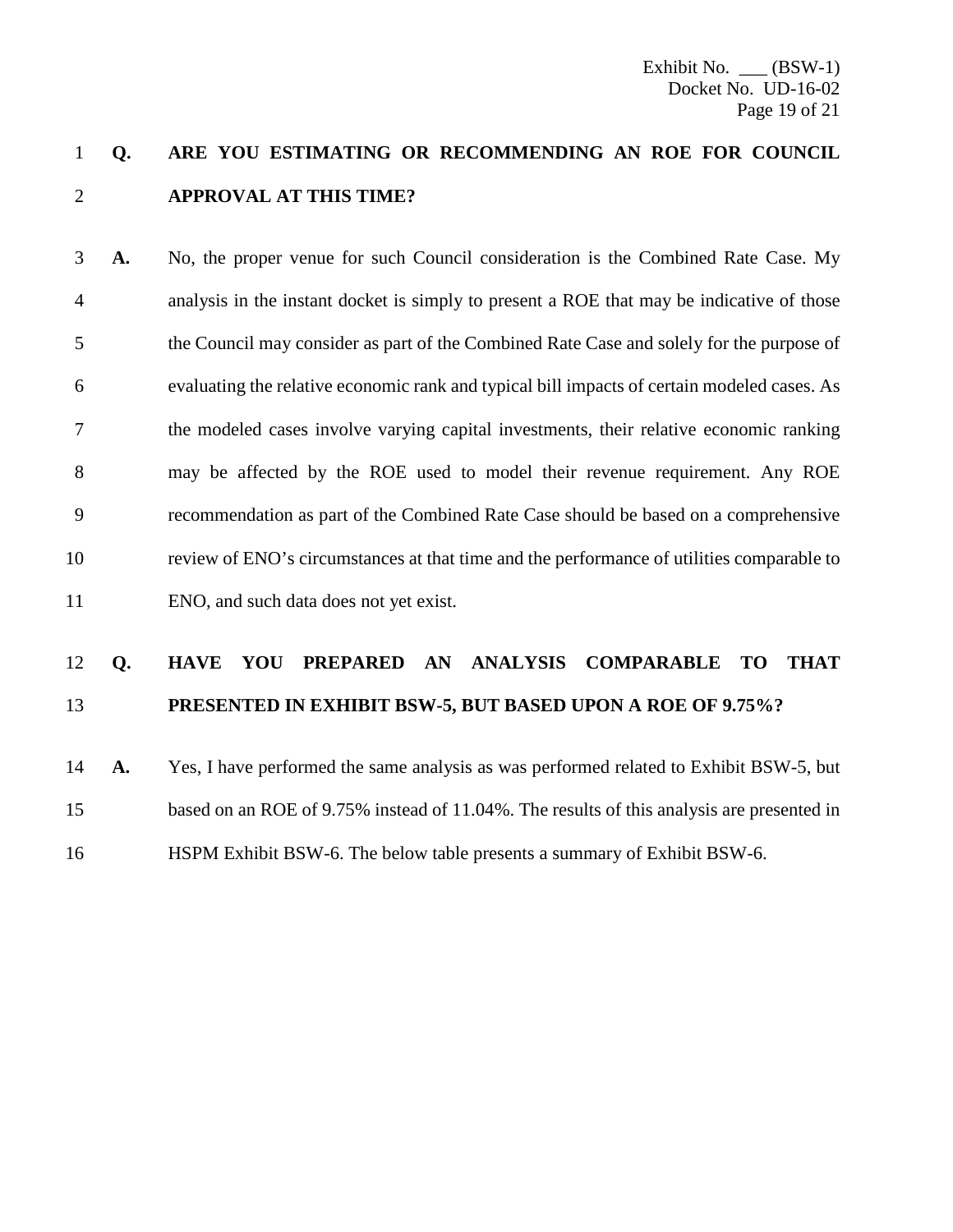| Table 6                                                                                     |                    |                 |                                          |                             |  |  |  |  |  |
|---------------------------------------------------------------------------------------------|--------------------|-----------------|------------------------------------------|-----------------------------|--|--|--|--|--|
| <b>Exhibit BSW-6 Economic Modeling Results</b>                                              |                    |                 |                                          |                             |  |  |  |  |  |
| $9.75\%$ ROE <sup>1</sup>                                                                   |                    |                 |                                          |                             |  |  |  |  |  |
| $($$ in millions)                                                                           |                    |                 |                                          |                             |  |  |  |  |  |
|                                                                                             |                    |                 |                                          | % Variance                  |  |  |  |  |  |
|                                                                                             |                    | <b>Relative</b> | <b>Variance of</b><br><b>PV</b> of Costs | of PV of<br><b>Costs to</b> |  |  |  |  |  |
|                                                                                             |                    | <b>Economic</b> | to Least                                 | <b>Least Cost</b>           |  |  |  |  |  |
| Case                                                                                        | <b>PV</b> of Costs | Rank            | <b>Cost Case</b>                         | Case                        |  |  |  |  |  |
| <b>Cases w/o Additional DSM Measures</b>                                                    |                    |                 |                                          |                             |  |  |  |  |  |
| $1$ (RICE)                                                                                  |                    | 2 <sub>nd</sub> |                                          |                             |  |  |  |  |  |
| 1G (CT)                                                                                     |                    | $2^{rd}$        |                                          |                             |  |  |  |  |  |
| 2 (Transmission)                                                                            |                    | 1 <sup>st</sup> |                                          |                             |  |  |  |  |  |
| Cases w/ the Council's 2% DSM Goal                                                          |                    |                 |                                          |                             |  |  |  |  |  |
| $3$ (RICE)                                                                                  |                    | 2 <sup>nd</sup> |                                          |                             |  |  |  |  |  |
| $3G$ (CT)                                                                                   |                    | 3 <sup>rd</sup> |                                          |                             |  |  |  |  |  |
| 4A (Solar)                                                                                  |                    | 1 <sub>st</sub> |                                          |                             |  |  |  |  |  |
| 4B (Wind)                                                                                   |                    | 4 <sup>th</sup> |                                          |                             |  |  |  |  |  |
| - 1<br>Reflects PV analysis over a 20-year time horizon, reflects ENO-provided transmission |                    |                 |                                          |                             |  |  |  |  |  |
| investment and timing, and reflects a MISO PRA MCP of \$6.00/kW-year.                       |                    |                 |                                          |                             |  |  |  |  |  |

1 As the above table shows in comparison to Table 5, which presents the same analysis but 2 employing a ROE of 11.04%, a ROE of 9.75% reduces the PV of modeled costs involving 3 a generating unit somewhat (by approximately 1%). This is because the capital costs' 4 components in the modeling are relatively small on a PV basis (*e.g.,* RICE Alternative Case 5 1's RICE unit comprises 12.5% of the case's total PV cost). Employing a 9.75% ROE does 6 not alter the relative economic ranking of the modeled cases as compared to employing a 7 11.04% ROE.

### 8 **Q. HAVE YOU ESTIMATED THE TYPICAL BILL IMPACTS RELATED TO THE**  9 **COSTS MODELED IN SUPPORT OF EXHIBIT BSW-6?**

10 **A.** Yes, I estimated typical monthly bill impacts using the same methodology used to calculate 11 the data presented in Table 5 above (11.04% ROE), but employing the cost results of my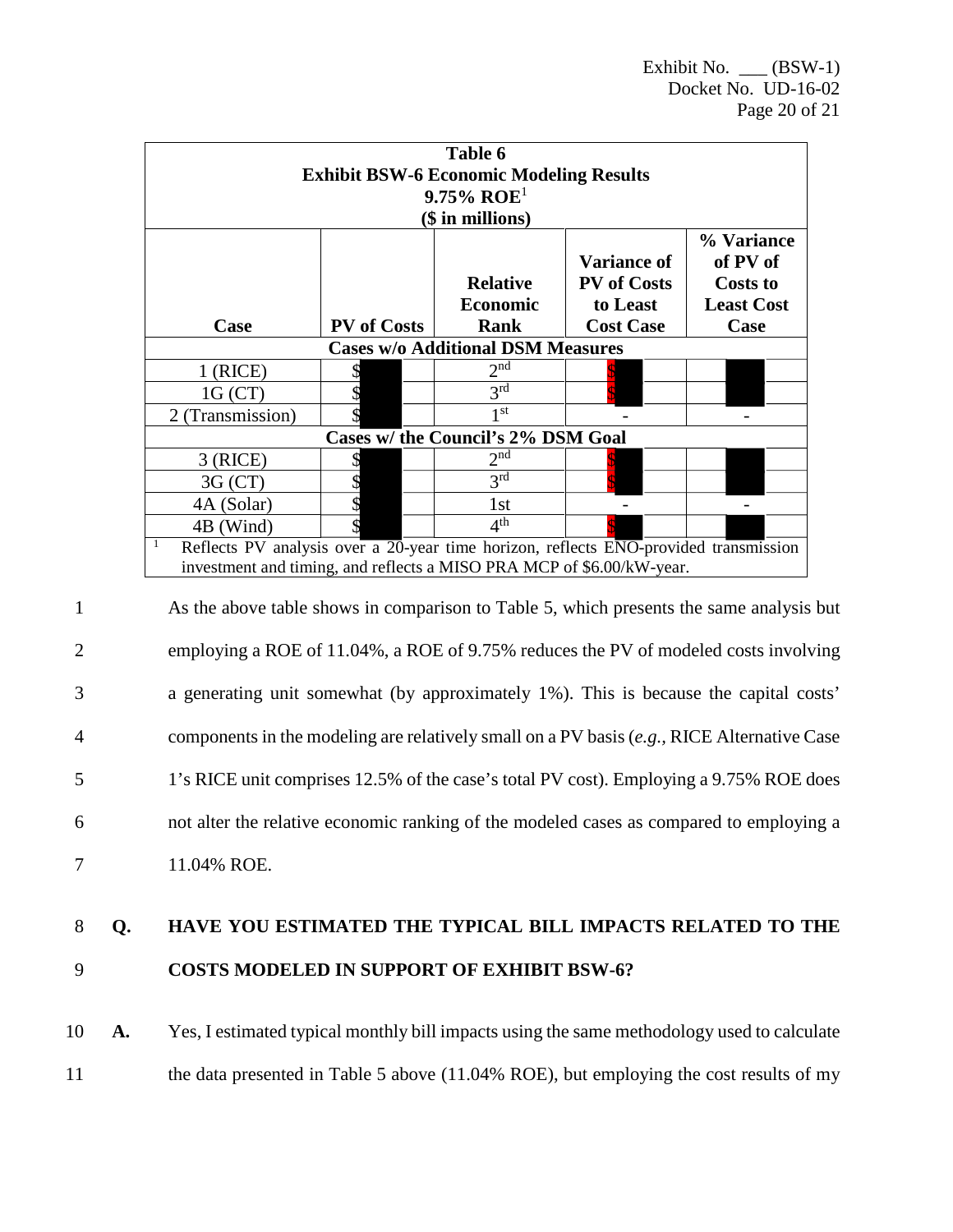1 analysis in support of Exhibit BSW-5. The below table presents the typical monthly bill

<sup>2</sup> impact related to the cost estimates from Exhibit BSW-5 (9.75% ROE).

| Table 7                                                    |                           |                           |                            |  |  |  |  |  |
|------------------------------------------------------------|---------------------------|---------------------------|----------------------------|--|--|--|--|--|
| <b>Typical Monthly Bill Impact</b>                         |                           |                           |                            |  |  |  |  |  |
| <b>Based on Exhibit BSW-61</b>                             |                           |                           |                            |  |  |  |  |  |
|                                                            | <b>Residential</b>        | <b>Commercial</b>         | <b>Industrial</b>          |  |  |  |  |  |
|                                                            | <b>Typical Bill</b>       | <b>Typical Bill</b>       | <b>Typical Bill</b>        |  |  |  |  |  |
|                                                            | <b>Impact</b>             | <b>Impact</b>             | <b>Impact</b>              |  |  |  |  |  |
| Case                                                       | $(1,000 \text{ kWh/mol})$ | $(9,125 \text{ kWh/mol})$ | $(91,250 \text{ kWh/mol})$ |  |  |  |  |  |
| <b>Cases w/o Additional DSM Measures</b>                   |                           |                           |                            |  |  |  |  |  |
| $1$ (RICE)                                                 | \$6.43                    | \$44.87                   | \$333.84                   |  |  |  |  |  |
| 1G (CT)                                                    | \$6.79                    | \$47.75                   | \$360.26                   |  |  |  |  |  |
| 2 (Transmission)                                           | \$1.69                    | \$11.96                   | \$91.46                    |  |  |  |  |  |
| Cases w/ the Council's 2% DSM Goal                         |                           |                           |                            |  |  |  |  |  |
| $3$ (RICE)                                                 | \$22.41                   | \$160.13                  | \$1,170.70                 |  |  |  |  |  |
| 3G (CT)                                                    | \$22.81                   | \$163.31                  | \$1,199.08                 |  |  |  |  |  |
| 4A (Solar)                                                 | \$19.08                   | \$134.59                  | \$957.38                   |  |  |  |  |  |
| 4B (Wind)                                                  | \$17.13                   | \$116.03                  | \$752.74                   |  |  |  |  |  |
| Reflects a MISO PRA MCP of \$6.00/kW-year and a 9.75% ROE. |                           |                           |                            |  |  |  |  |  |

 The modeled typical bill impact of employing a 9.75% ROE as compared to employing a 11.04% ROE is a residential typical bill reduction of 7.5% for the RICE Alternative Case 1 and 8% for the CT Alternative Case 1G. As with my estimation of the relative economic ranking of the modeled cases employing a 9.75% ROE as compared to an 11.04% ROE, the relative ranking of typical bill impacts is unchanged when employing this reduced 8 ROE.

### 9 **Q. DOES THIS CONCLUDE YOUR TESTIMONY?**

10 **A.** Yes, although as I discuss elsewhere in my testimony, I reserve the right to amend this 11 testimony based on responses to discovery pending as of the preparation of this testimony.